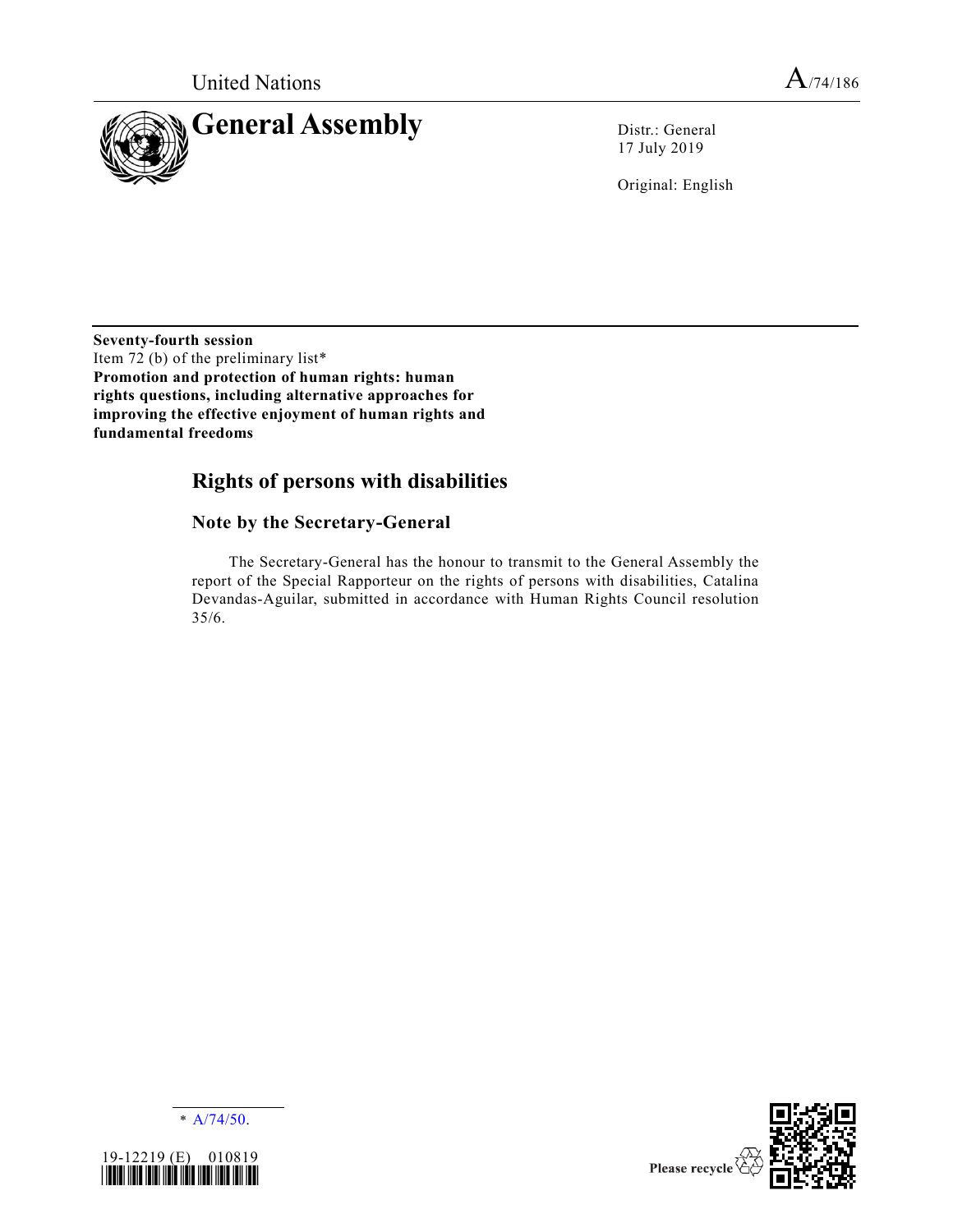## **Report of the Special Rapporteur on the rights of persons with disabilities**

## *Summary*

In the present report, the Special Rapporteur on the rights of persons with disabilities, Catalina Devandas-Aguilar, examines the situation of older persons with disabilities, and provides guidance to States on how to promote, protect and ensure their human rights and fundamental freedoms, paying particular attention to the intersection between ageing and disability.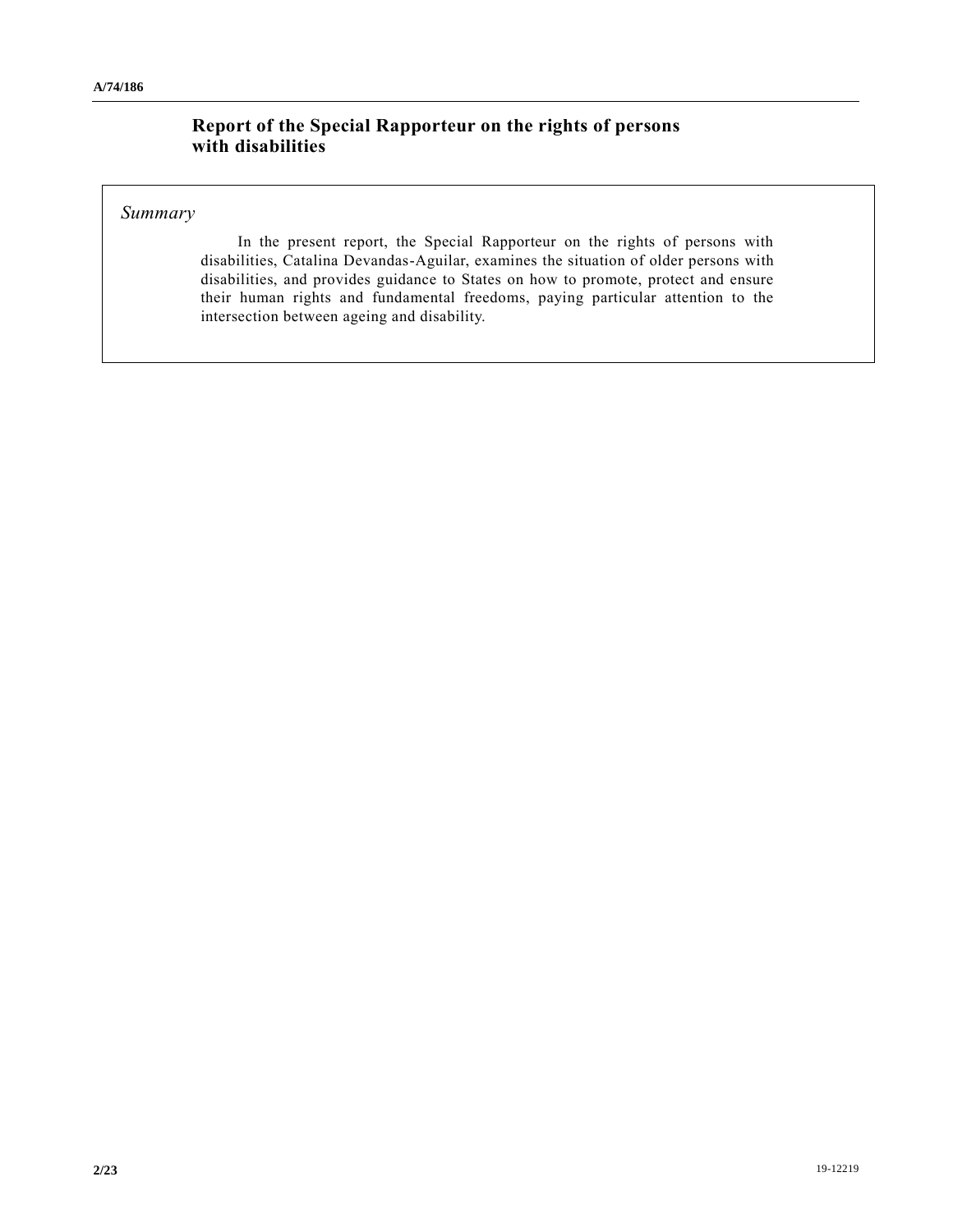# Contents

|                |             |                                                                                              | Page |  |
|----------------|-------------|----------------------------------------------------------------------------------------------|------|--|
| $\mathbf{I}$ . |             |                                                                                              |      |  |
| II.            |             |                                                                                              |      |  |
| III.           |             | The rights of older persons with disabilities in the international and regional human rights |      |  |
| IV.            |             |                                                                                              | 9    |  |
|                | A.          |                                                                                              | 9    |  |
|                | <b>B.</b>   |                                                                                              | 10   |  |
|                | $C$ .       |                                                                                              | 11   |  |
|                | D.          |                                                                                              | 12   |  |
|                | E.          |                                                                                              | 13   |  |
|                | $F_{\cdot}$ |                                                                                              | 14   |  |
|                | G.          |                                                                                              | 16   |  |
| V.             |             |                                                                                              | 16   |  |
|                | A.          |                                                                                              | 16   |  |
|                | B.          |                                                                                              | 17   |  |
|                | $C$ .       |                                                                                              | 17   |  |
|                | D.          |                                                                                              | 18   |  |
|                | E.          |                                                                                              | 19   |  |
|                | $F_{\cdot}$ |                                                                                              | 19   |  |
|                | G.          |                                                                                              | 20   |  |
|                | H.          |                                                                                              | 20   |  |
|                | I.          |                                                                                              | 21   |  |
| VI.            |             | 21                                                                                           |      |  |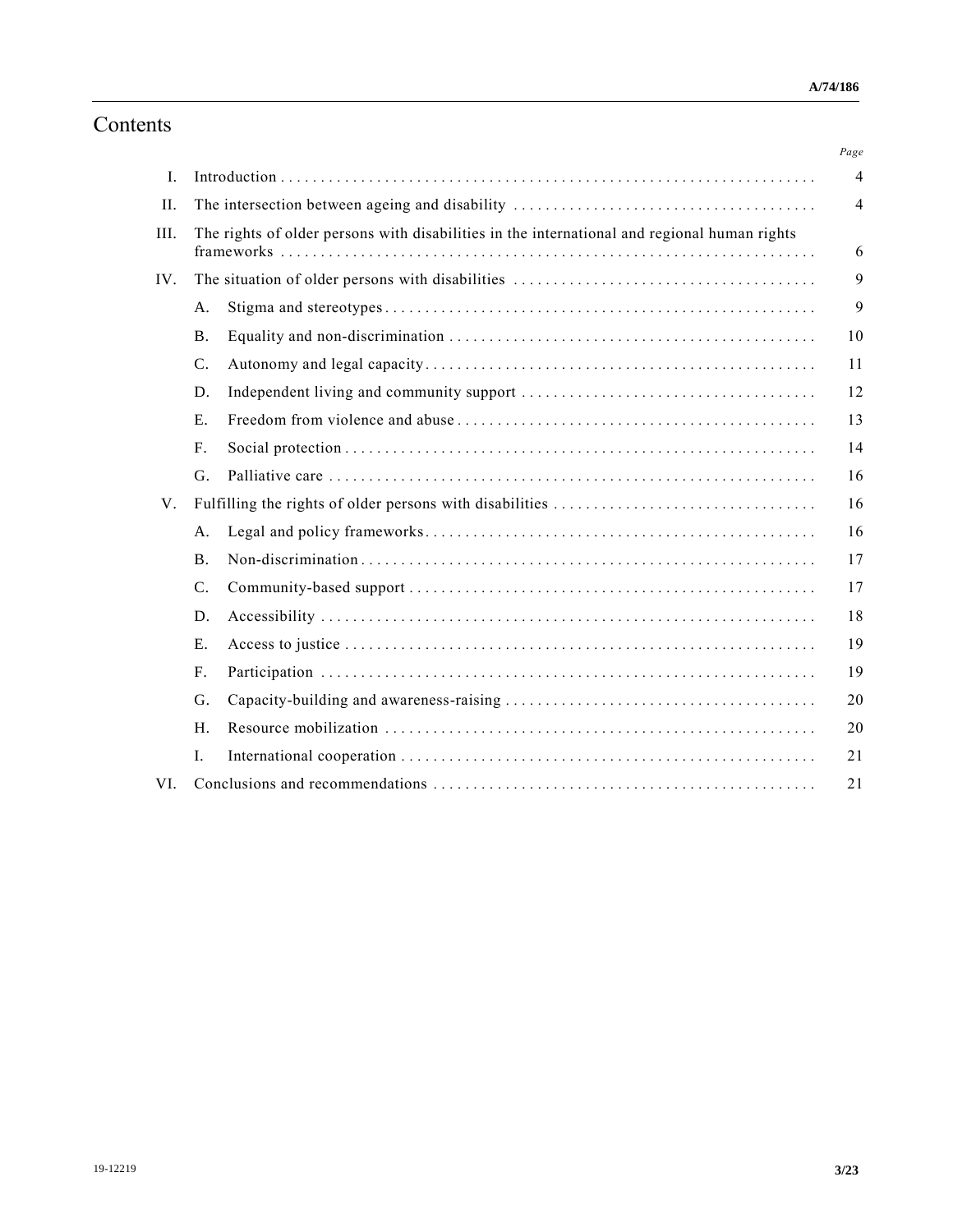## **I. Introduction**

1. The present report underscores the various challenges faced by older persons with disabilities in the enjoyment of their human rights and fundamental freedoms on an equal basis with others, and provides guidance to States on how to implement their existing obligations towards older persons with disabilities in a rights-based manner, paying particular attention to the intersection between ageing and disability. The international human rights standards presented in the report build on previous recommendations by the United Nations human rights mechanisms, including treaty bodies and special procedures.

2. In preparing her report, the Special Rapporteur analysed 96 responses to a questionnaire sent to Member States, national human rights institutions and civil society organizations, including organizations of persons with disabilities.<sup>1</sup> In 2017, she also organized, together with the Independent Expert on the enjoyment of all human rights by older persons, an expert consultation with representatives of United Nations agencies, organizations of persons with disabilities, organizations of older persons and academics in New York.

## **II. The intersection between ageing and disability**

3. The world's population is ageing. The population aged 60 years or above is growing at a rate of about 3 per cent per year.<sup>2</sup> The proportion of people over the age of 60 years is expected to increase from 12 per cent in 2015 to 21 per cent by 2050.<sup>3</sup> This phenomenon is not exclusive to high-income countries; almost every country in the world is experiencing growth in the proportion of older persons in the population. In fact, population ageing in low-income countries occurs at a much faster pace than in medium- to high-income countries. Women tend to live longer than men and are therefore overrepresented in the older population in general and especially among those aged 80 years or above.<sup>4</sup>

4. A longer lifespan is associated with an increased prevalence of chronic diseases and physical and cognitive impairments, which in interaction with various barriers may result in disabilities. In addition, thanks to technological and medical advancements, as well as socioeconomic developments, many persons with disabilities live longer. As a result, more than 46 per cent of older persons worldwide have an impairment (250 million experience moderate to severe impairments), and older persons represent the majority of the overall population of persons with disabilities.<sup>5</sup> Given that the number of persons over the age of 80 years is expected to more than triple by 2050, the correlation between the ageing population and increased rates of disability is very clear.

5. The ageing of the world's populations has brought increased attention to the rights of older persons and led to the growth of the older persons' market, which in turn has had a positive impact on the disability agenda. For example, the consumer demand from older persons has resulted in an increase in the availability and

<sup>&</sup>lt;sup>1</sup> See www.ohchr.org/EN/Issues/Disability/SRDisabilities/Pages/SupportingTheAutonomyOlder [Persons.aspx.](http://www.ohchr.org/EN/Issues/Disability/SRDisabilities/Pages/SupportingTheAutonomyOlder%20Persons.aspx)

<sup>2</sup> United Nations, Department of Economic and Social Affairs, *World Population Prospects: The 2017 Revision, Key Findings and Advance Tables*, Working Paper No. ESA/P/WP/248 (2017).

<sup>3</sup> *Promoting Inclusion through Social Protection: Report on the World Social Situation 2018*

<sup>(</sup>United Nations publication, Sales No. E.17.IV.2), p. 47.

<sup>4</sup> Ibid., p. 48.

<sup>5</sup> Ibid.; and Mark Priestley and Parvaneh Rabiee, "Same difference? Older people's organisations and disability issues", *Disability & Society*, vol. 17, No. 6 (2002), pp. 597–611.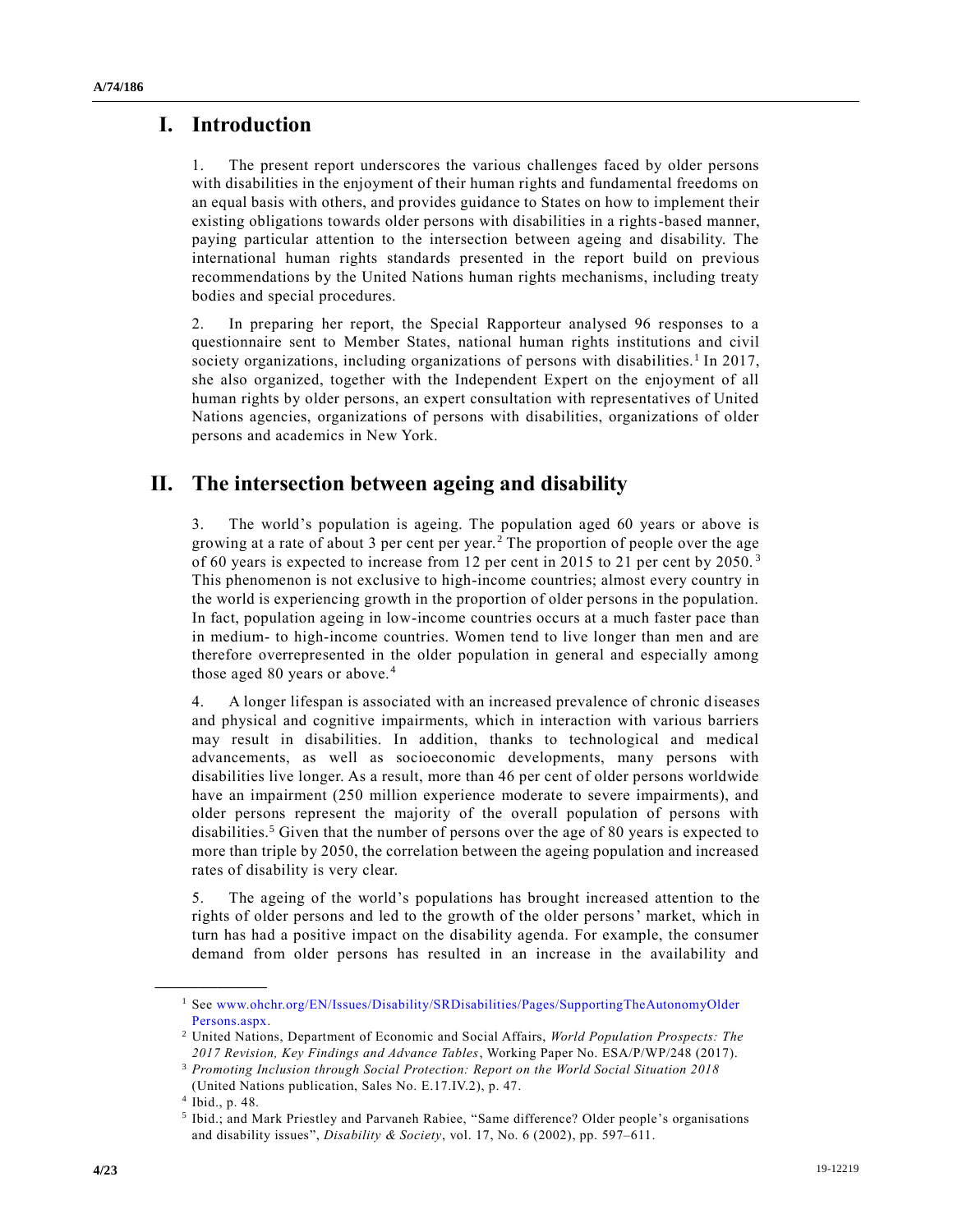affordability of accessible services and products, as well as new developments in assistive devices and technologies, which in turn has contributed to normalizing their use. The mainstreaming of the older persons' agenda has also shed light on issues still considered taboo for persons with disabilities, such as sexuality and incontinence, contributing to reduced misconceptions and stigma about those issues.

6. The age at which people experience disability influences their sense of identity as well as societal perceptions of them. Those who acquire impairments when older seldom self-identify as persons with disabilities and are more likely to perceive the decline of their physical and cognitive functioning as a "normal" part of ageing. For people who acquired impairments earlier in life and have grown old, older age is a secondary identity; they may therefore have very different expectations about older age. These distinct individual experiences and perceptions are also reflected in the ways in which the disability and the ageing communities address the intersection between ageing and disability. Although both movements are beginning to have increased exchanges, in general they continue to address the situation of older persons with disabilities differently: while the disability rights community often does not adequately reflect the interests and challenges faced by older persons, the older persons' movement often fails to understand and apply the human rights-based approach to disability. Consequently, older persons with disabilities frequently fall through the cracks.

7. Although ageism and ableism share common roots and consequences, inequality in older age is not the mere result of ableist biases. Ageism – the stereotyping of, and prejudice and discrimination towards, older people and older age – is a distinct form of oppression that affects older persons, including older persons with disabilities. Older persons are often perceived as a burden, dependent, unproductive, undeserving or helpless.<sup>6</sup> While disability is increasingly understood as a social construct, inequalities due to old age are predominantly seen as "natural" or "inevitable". Therefore, older persons with disabilities are discriminated against and disadvantaged not just because they have a disability, but also because of stereotypes about older people. While some of the barriers that persons with disabilities experience earlier in their lives remain the same or may be exacerbated by older age, those who acquire a disability later in life may be facing those barriers for the first time, and such barriers are also compounded by age-related barriers.<sup>7</sup>

8. The intersection between older age and disability results in both aggravated forms of discrimination and specific human rights violations against older persons with disabilities. Older persons with disabilities are subject to a greater extent to loss of power, denial of autonomy, marginalization and cultural devaluation. They are also more prone to social isolation, exclusion, poverty and abuse. In addition, the combined effect of ageism and ableism leads to gaps in human rights protection and age-biased interpretations of human rights standards. The fragmentation of policies for older persons and for persons with disabilities results in the invisibility in law and in practice of experiences of disability in later life. Moreover, since they are perceived as a "burden" or "less deserving", older persons with disabilities are often given lower

<sup>6</sup> Ania Zbyszewska, "An intersectional approach to age discrimination in the European Union: bridging dignity and distribution", in *Discrimination and Labour Law: Comparative and Conceptual Perspectives in the EU and Beyond*, Mia Ronnmar and Ann Numhauser-Henning, eds. (Kluwer, 2015), pp. 141–163.

 $7$  Age Reference Group on Equality and Human Rights, "Age and  $\ldots$  multiple discrimination and older people", discussion paper, October 2005. Available at [www.ageuk.org.uk/Documents/en-](http://www.ageuk.org.uk/Documents/en-GB/For-professionals/Research/Age%20and%20Multiple%20Discrimination%20(2005)_pro.pdf?%20dtrk=true)[GB/For-professionals/Research/Age%20and%20Multiple%20Discrimination%20\(2005\)\\_pro.pdf?](http://www.ageuk.org.uk/Documents/en-GB/For-professionals/Research/Age%20and%20Multiple%20Discrimination%20(2005)_pro.pdf?%20dtrk=true)  [dtrk=true.](http://www.ageuk.org.uk/Documents/en-GB/For-professionals/Research/Age%20and%20Multiple%20Discrimination%20(2005)_pro.pdf?%20dtrk=true)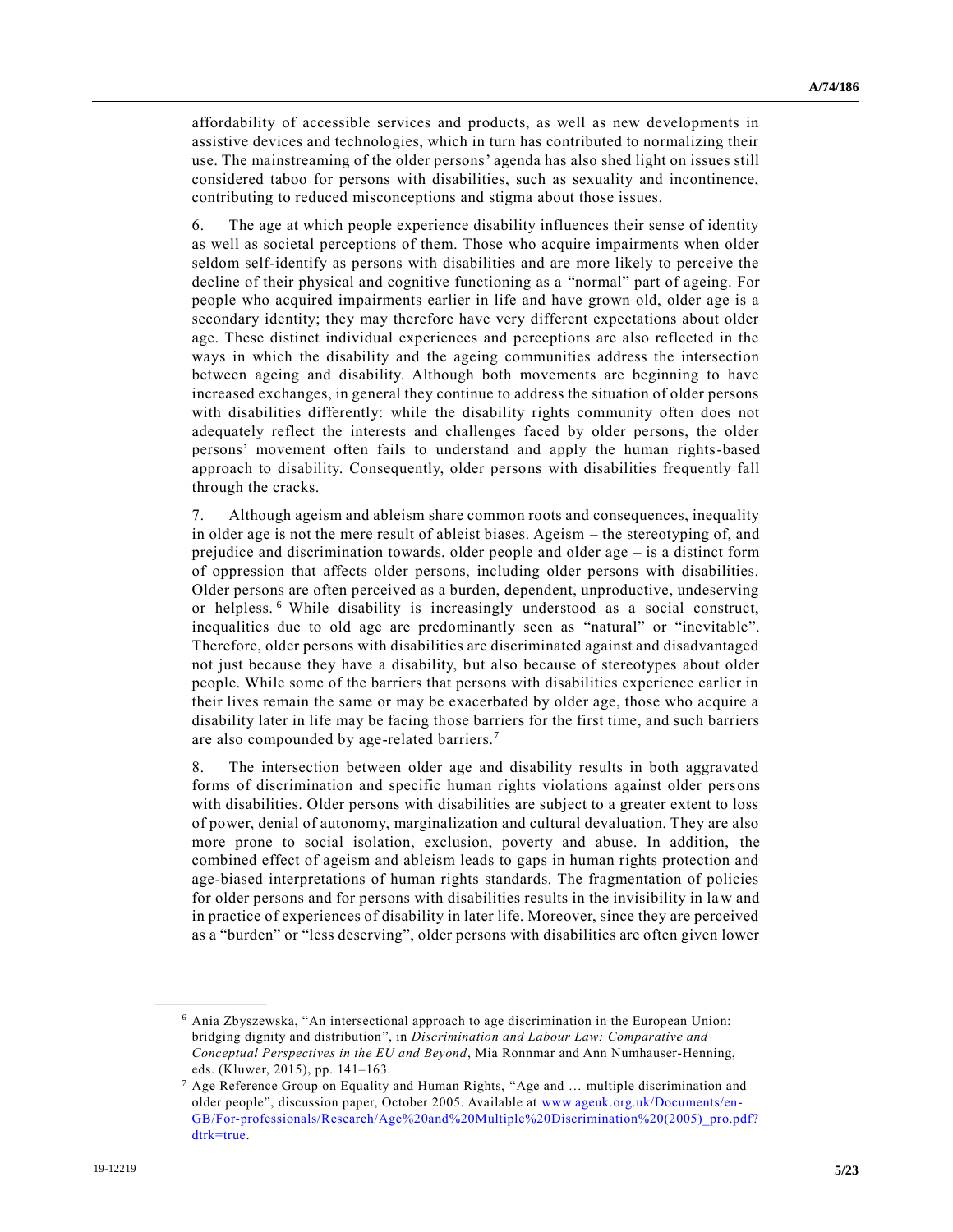priority in policy and therefore receive services of a lower quality, especially when there is scarcity of resources.<sup>8</sup>

9. Older women with disabilities have consistently worse life prospects and outcomes than older women without disabilities and older men with disabilities.<sup>9</sup> Gender roles and expectations often push these women into economic dependency. As a result, older women with disabilities are considerably poorer; are likely to be subject to violence, abuse and neglect; and have higher chances of facing unmet needs and human rights violations. In addition, older women with disabilities are more likely to be institutionalized or incapacitated owing to the higher life expectancy of women compared with men.<sup>10</sup>

## **III. The rights of older persons with disabilities in the international and regional human rights frameworks**

10. The rights of older persons have not received the same attention and recognition in international human rights law as other groups, including persons with disabilities. While in principle, from a non-discriminatory perspective, the core human rights instruments apply equally to older persons, there is no explicit reference to the rights of older people or protection against age discrimination in any of the existing instruments, with the exception of the Convention on the Rights of Persons with Disabilities and the International Convention on the Protection of the Rights of All Migrant Workers and Members of Their Families, and the international legal framework is significantly underused to advance their human rights. While the Committee on Economic, Social and Cultural Rights and the Committee on the Elimination of Discrimination against Women have issued general comments on the rights of older persons,<sup>11</sup> references to older people, including older persons with disabilities, in the concluding observations of human rights bodies and universal periodic review recommendations are particularly scarce. <sup>12</sup>

11. The United Nations has adopted non-binding instruments to advance the human rights of older persons, including the United Nations Principles for Older Persons of 1991 and the Madrid International Plan of Action on Ageing of 2002. The Plan brought visibility to older persons at the international level and emphasized their roles and contributions, in a departure from their portrayal as mere beneficiaries of welfare. The Plan consists of a series of recommendations to achieve socioeconomic objectives, includes references to human rights commitments, such as eliminating age discrimination, and specifically mentions older persons with disabilities. However, since it was not drafted or intended as a human rights instrument, it does not address important human rights concerns affecting older persons, including older persons with

<sup>8</sup> Robert Kane, Reinhard Priester and Dean Neumann, "Does disparity in the way disabled older adults are treated imply ageism?", *Gerontologist*, vol. 47, No. 3 (June 2007), pp. 271–279.

<sup>&</sup>lt;sup>9</sup> Committee on the Elimination of Discrimination against Women, general recommendation No. 27 (2010) on older women and the protection of their human rights.

<sup>10</sup> Vicki Freedman, Douglas A. Wolf and Brenda C. Spillman, "Disability-free life expectancy over 30 years: a growing female disadvantage in the US population", *American Journal of Public Health*, vol. 106, No. 6 (June 2016), pp. 1079–1085; Elina Nihtilä and Pekka Martikainen, "Institutionalization of older adults after the death of a spouse", *American Journal of Public Health*, vol. 98, No. 7 (July 2008), pp. 1228–1234; and Pekka Martikainen and others, "Gender, living arrangements, and social circumstances as determinants of entry into and exit from longterm institutional care at older ages: a 6-year follow-up study of older Finns", *Gerontologist*, vol. 49, No. 1 (February 2009), pp. 34–45.

<sup>&</sup>lt;sup>11</sup> Committee on Economic, Social and Cultural Rights, general comment No. 6 (1995) on the economic, social and cultural rights of older persons; and Committee on the Elimination of Discrimination against Women, general recommendation No. 27.

<sup>12</sup> See [www.upr-info.org/database/statistics/.](http://www.upr-info.org/database/statistics/)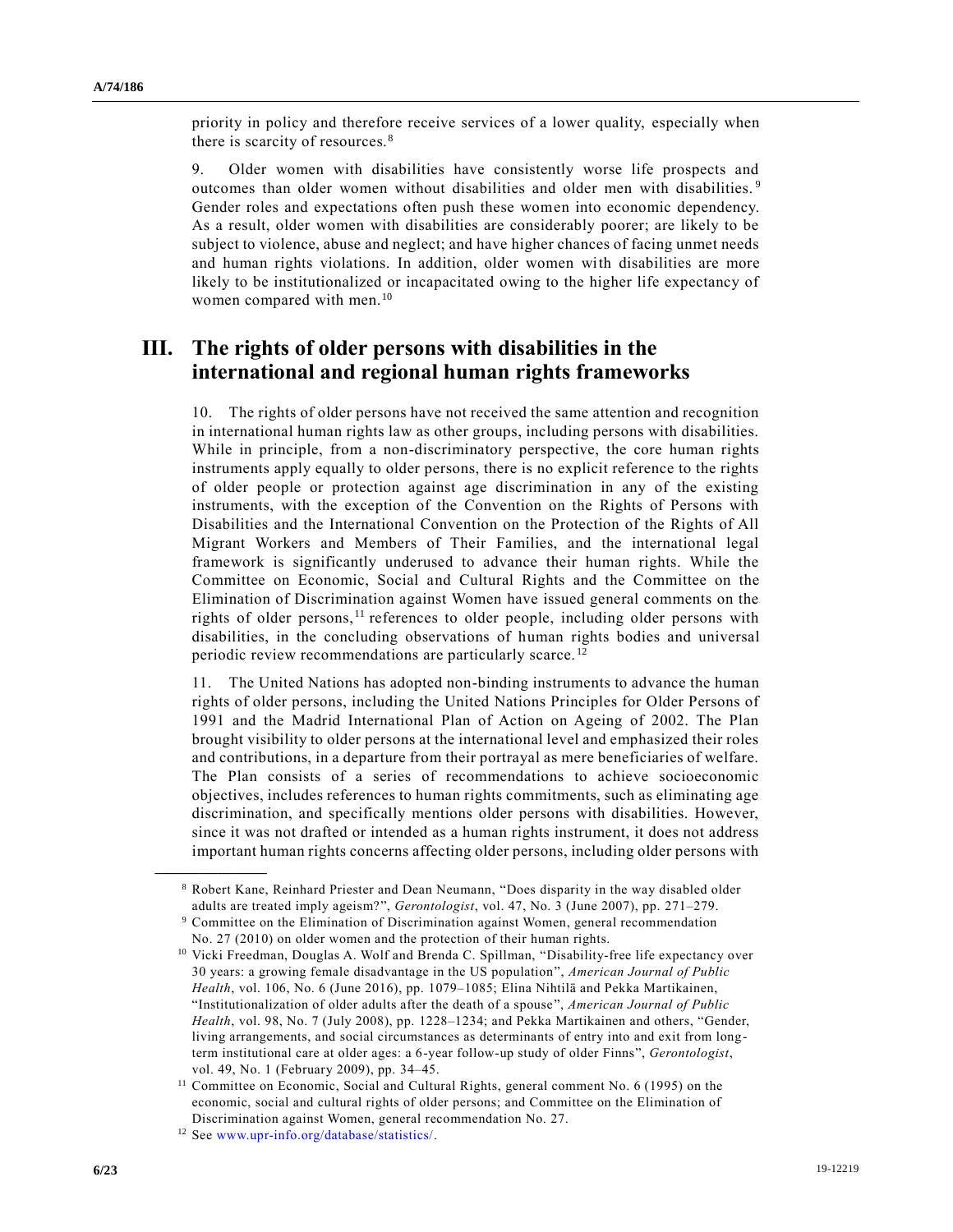disabilities, such as institutionalization, denial of legal capacity and involuntary treatment.

12. Unlike human rights treaties preceding it, the Convention on the Rights of Persons with Disabilities includes several references to age and older persons. The difficult conditions faced by persons with disabilities owing to multiple and aggravated forms of discrimination, including on the basis of age, are recognized in the preamble; the obligation to combat stereotypes, prejudices and harmful practices relating to persons with disabilities, including those based on age, is set out in article 8 (Awareness-raising); the provision of age-appropriate accommodations is referred to in article 13 (Access to justice); the importance of age-sensitive assistance and agesensitive protection services is recognized in article 16 (Freedom from exploitation, violence and abuse); older persons are referred to explicitly in relation to health services to minimize and prevent further impairments in article 25 (Health); and States are called upon to ensure access by older persons with disabilities to social protection programmes and poverty reduction programmes in article 28 (Adequate standard of living and social protection). Nevertheless, while women and children with disabilities have their own stand-alone articles, the Convention does not single out the challenges at the intersection between ageing and disability.

13. The Committee on the Rights of Persons with Disabilities has considered issues relating to older age in its general comments and concluding observations to States parties. For example, it has clarified that older age is a potential ground for multiple and intersecting forms of discrimination and, in its general comment No. 6 (2018) on equality and non-discrimination, further recommended that States adopt specific measures for older persons with disabilities. The Committee also recognized the obligation of States to consult with groups at risk of intersecting forms of discrimination, including older persons, in its general comment No. 7 (2018) on the participation of persons with disabilities, including children with disabilities, through their representative organizations, in the implementation and monitoring of the Convention. These provisions and their interpretation make the Convention a unique entry point for dealing with the intersection between ageing and disability from a rights-based perspective. Older persons with disabilities who encounter barriers to the exercise of their rights owing to disability or age can seek protection under the Convention, regardless of whether they acquired a disability early or later in life. Furthermore, older persons who are perceived as having a disability are also protected by the Convention.

14. The Convention on the Rights of Persons with Disabilities represents an opportunity to strengthen a rights-based approach to ageing. While no one questions the fact that older persons are rights-holders, the lack of an international human rights framework in relation to older persons has curtailed the development of a human rights-based approach and discourse on ageing. Medical definitions and approaches continue to dominate international discussions on ageing, and older persons are still largely perceived as mere beneficiaries of care and welfare. Furthermore, the economic cost of the ageing population appears to be the main consideration of States in their policies vis-à-vis older persons (public spending on pensions, health care and long-term care, among others), rather than the human rights concerns of older persons. As a result, many ageing-related interventions continue to rely heavily on financial considerations and on the medical model, affecting older persons with disabilities in particular, whereas, thanks to the Convention, disability-related efforts are increasingly being redirected towards promoting autonomy, independence and full participation.

15. At the regional level, the Inter-American Convention on Protecting the Human Rights of Older Persons, adopted in 2015, represents the world's first binding instrument on the rights of older persons. The Inter-American Convention draws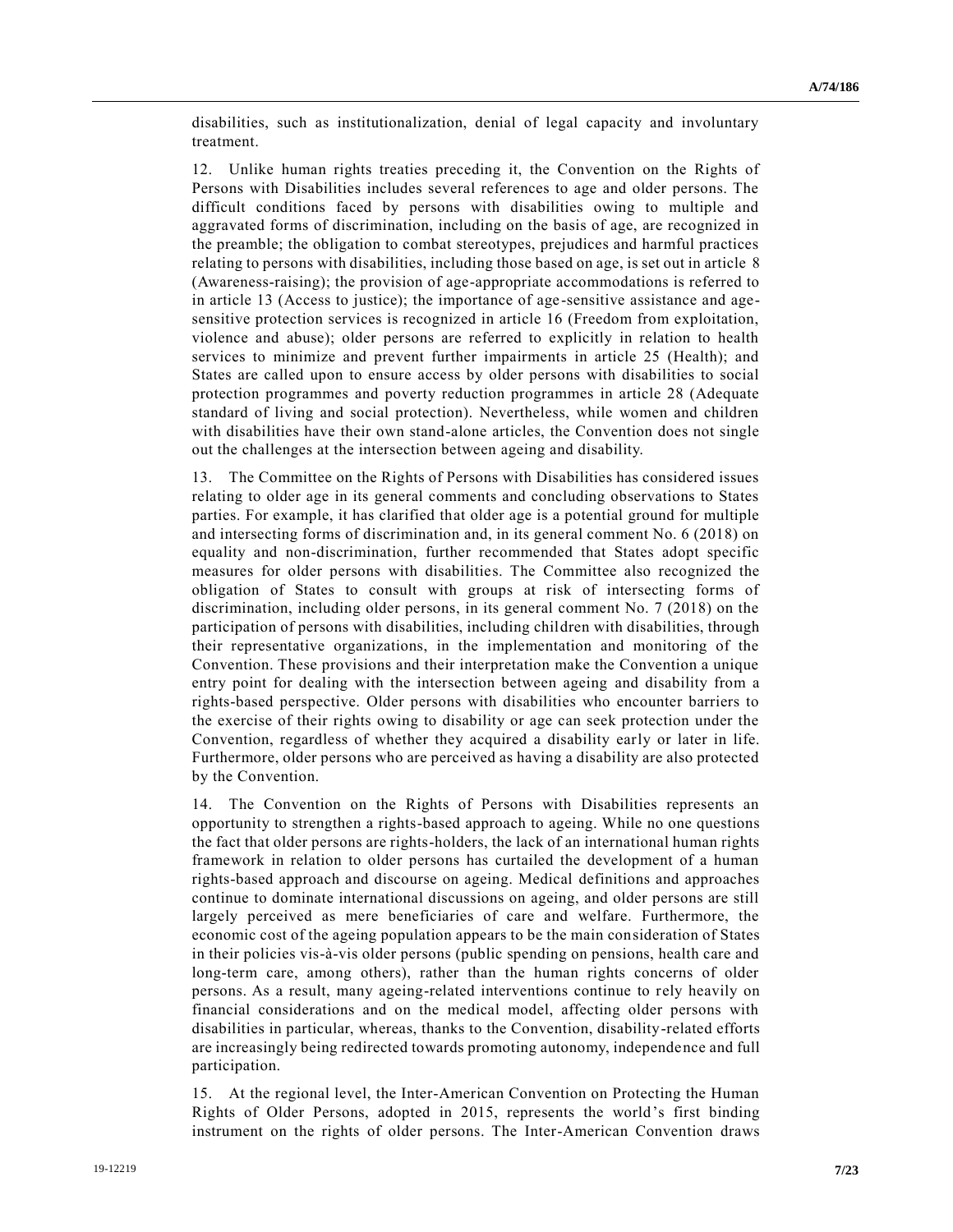greatly from the Convention on the Rights of Persons with Disabilities, in particular in relation to the rights to legal capacity and independent living. Although the initial drafts of the Inter-American Convention contained inconsistencies with the Convention on the Rights of Persons with Disabilities, the intervention of organizations of persons with disabilities helped to address discrepancies and endorse a higher level of protection of rights.<sup>13</sup> The Protocol to the African Charter on Human and Peoples' Rights on the Rights of Persons with Disabilities in Africa, adopted in 2018, includes an article on the rights of older persons with disabilities. Regrettably, the Protocol to the African Charter on Human and Peoples' Rights on the Rights of Older Persons in Africa, adopted in 2016, contains standards that offer less protection than and contradict the Convention on the Rights of Persons with Disabilities. Similarly, the Recommendation of the Council of Europe on the promotion of human rights of older persons, adopted in 2014, despite recalling the provisions relevant to older persons in the Convention on the Rights of Persons with Disabilities, falls short in upholding all the standards of the Convention. The Special Rapporteur wishes to reiterate that, in the event of any inconsistency between the Convention and other international or regional standards for the protection of older persons, the provisions that are more conducive to the realization of the rights of older persons with disabilities should prevail.

16. The Open-ended Working Group on Ageing was established in 2010 by the General Assembly to consider the existing international framework on the human rights of older persons and to identify possible gaps and how best to address them, including by considering, as appropriate, the feasibility of further instruments and measures. After 10 sessions of the Working Group, there seems to be general agreement that there are significant gaps in the protection of the rights of older persons in existing instruments. Against this background, given the synergies between ageing and disability, the Convention on the Rights of Persons with Disabilities should be considered as a minimum floor for any standard-setting on the rights of older persons so that there is no setback with respect to advances in international human rights law. Any new legally binding international tools on the rights of older persons should pay attention to the gaps and inconsistencies in the international framework that disadvantage older persons with disabilities.

17. The adoption of the Sustainable Development Goals also represents an opportunity to advance the rights of older persons with disabilities. While the Millennium Development Goals made no reference to persons with disabilities or older persons, thus contributing to their marginalization by widening the development gap between them and others, the 2030 Agenda for Sustainable Development includes several references to both groups. The Sustainable Development Goals contain a call for concrete measures to leave no one behind and a commitment to reach the furthest behind first, which typically includes those subject to cumulative discrimination on the basis of their multiple and intersecting identities, such as older persons with disabilities. However, the reference to "premature mortality" in target 3.4 of Goal 3 of the Sustainable Development Goals is of concern, as it may result in older persons being excluded from efforts to reduce mortality from non-communicable diseases.<sup>14</sup> The Convention on the Rights of Persons with Disabilities offers normative guidance

<sup>&</sup>lt;sup>13</sup> Francisco Bariffi and Francesco Seatzu, "La convención de la OEA sobre los derechos de las personas mayores y la ratificación del modelo de toma de decisiones con apoyos ", *Revista Latinoamericana en Discapacidad, Sociedad y Derechos Humanos*, vol. 3, No. 1 (2019), pp. 89−119.

<sup>14</sup> Nena Georgantzi, "The challenges in implementing and monitoring the Agenda 2030 and SDGs 3 and 10 from an old age perspective", in *Falling through the Cracks: Exposing Inequalities in the EU and Beyond*, Sylvia Beales, George Gelber and Tanja Gohlert, eds. (2019), p. 86.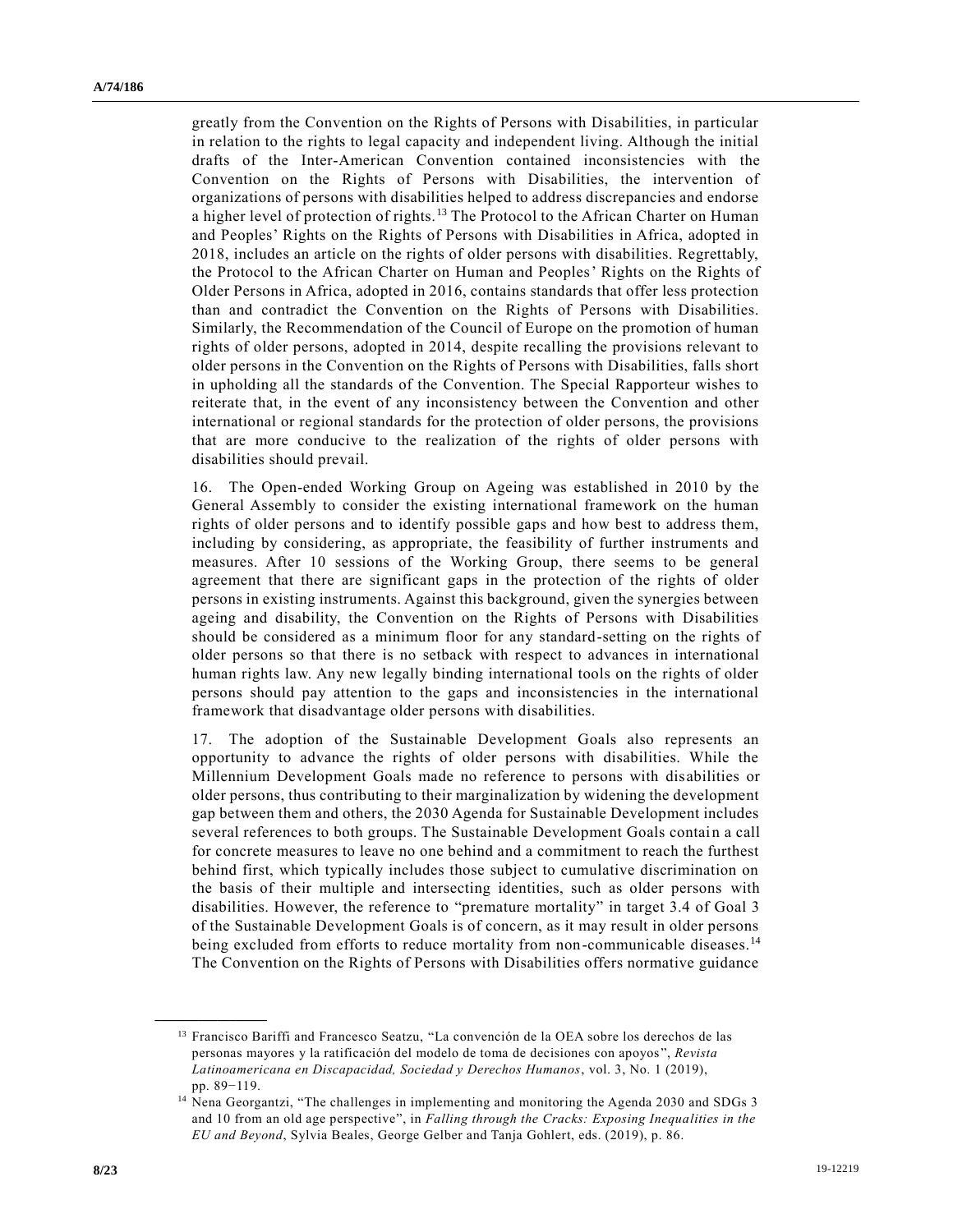for the implementation of a human rights-based approach to achieve sustainable development for older persons with disabilities.

## **IV. The situation of older persons with disabilities**

18. The Special Rapporteur has identified several human rights challenges affecting older persons with disabilities, including stigma and stereotypes; direct and indirect discrimination; denial of autonomy and legal capacity; institutionalization and lack of community support; violence and abuse; and lack of adequate social protection. While acknowledging some differences in the way in which the human rights concerns affecting both persons with disabilities and older persons are framed, the Special Rapporteur has used the normative framework of the Convention on the Rights of Persons with Disabilities and considered it from an ageing perspective for the analysis in the present report. The challenges addressed in the present section reflect neither all the human rights issues affecting older persons with disabilities, nor all the contributions received for the elaboration of the report.

#### **A. Stigma and stereotypes**

19. Stigma and stereotypes represent a major concern affecting older persons with disabilities. Both ableism and ageism are deeply rooted in popular thinking, policies, laws, institutions, attitudes and beliefs. Older persons with disabilities experience unique human rights violations owing to the intersection of these forms of discrimination. As impairments among older persons are often seen as a natural aspect of ageing, the barriers to participation that they experience are perceived not as a social construct, but as a normal fact of life. Therefore, efforts are not focused on eliminating barriers or generating options to promote participation, but rather are framed mainly under a medical lens. Furthermore, low expectations regarding ageing with a disability lead to the assumption that it is not worthwhile to support the participation of older persons with disabilities. As a result, differential treatment on the basis of disability and age is not only widespread but also considered necessary and unproblematic, leading to the normalization of practices that would be considered unacceptable for other groups, such as younger persons with disabilities.

20. Older persons and persons with disabilities themselves are not free from ableist and ageist self-perceptions. The stigma around disability is so strong that it can prevent older persons from seeking medical treatment and support or from using mobility aids and assistive devices. Furthermore, people who acquire an impairment at an older age can experience feelings of abandonment and despair, making them prone to socially isolate themselves. Conversely, ageism within the disability community has limited the attention paid to older persons with disabilities within the sector.<sup>15</sup> While the disability movement has been very vocal in advocating the equal treatment of children, young people and adults of working age with disabilities, it has historically overlooked ageing-related considerations. <sup>16</sup> This approach has contributed to rendering the older-age perspective invisible and, to some extent, to legitimizing discriminatory practices against older persons with disabilities. While there is an increasing understanding of the need to develop positive measures to support children and adults with disabilities in actively participating in society, older

<sup>15</sup> Mark Priestley, "Adults only: disability, social policy and the life course", *Journal of Social Policy*, vol. 29, No. 3 (July 2000), pp. 421–439.

<sup>&</sup>lt;sup>16</sup> Håkan Jönson and Annika Larsson, "The exclusion of older people in disability activism and policies – a case of inadvertent ageism?", *Journal of Aging Studies*, vol. 23, No. 1 (January 2009), pp. 69–77.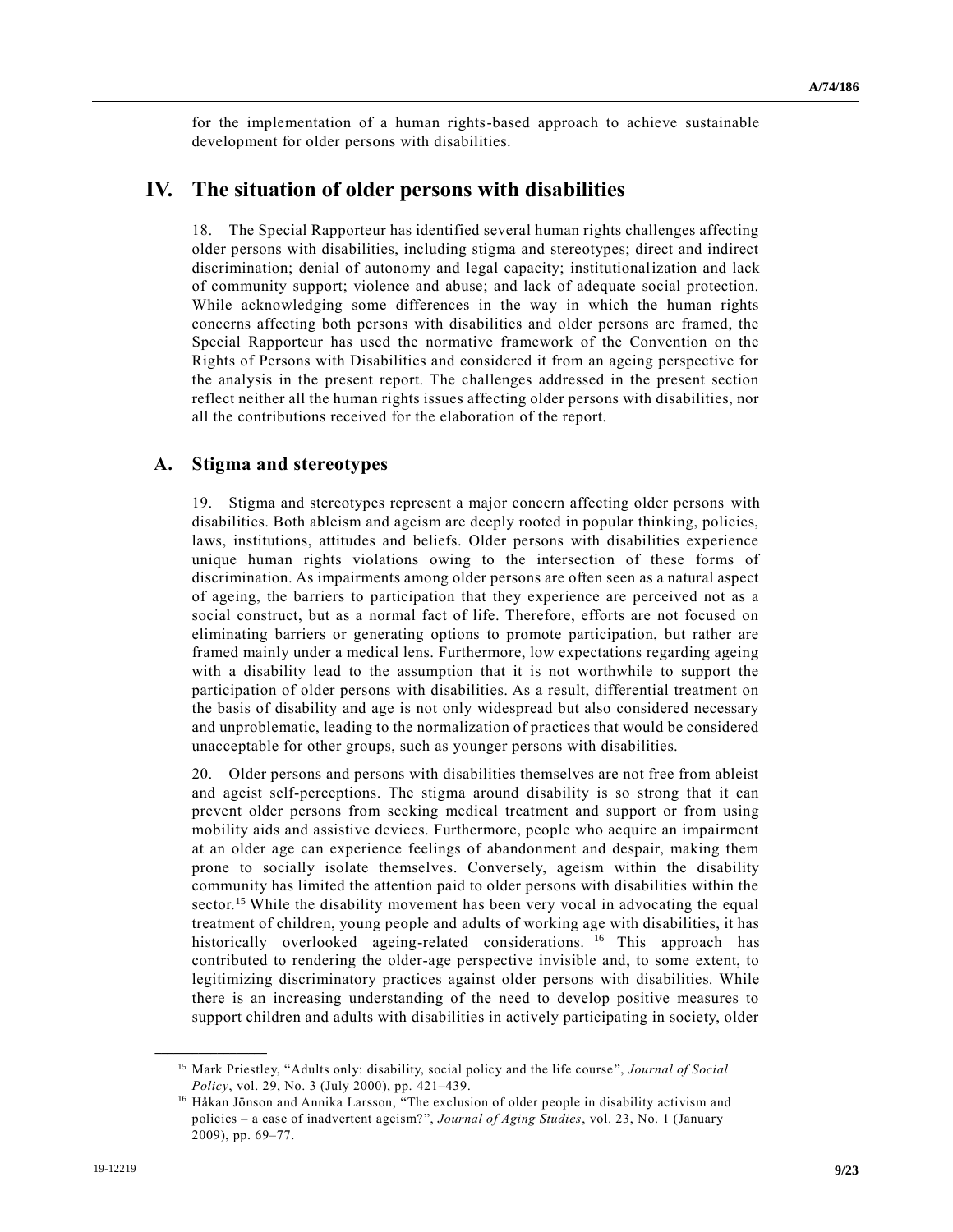persons with disabilities are still seen as frail and dependent, in need only of protection and care.

21. Stigma and stereotypes about cognitive impairments such as dementia are particularly pervasive. Several studies have shown that negative perceptions and attitudes towards persons with dementia are prevalent across service providers and the general population.<sup>17</sup> Such ageist perceptions and attitudes regularly preclude the provision of full and equal access to universal health care for older persons with dementia. Little attention is paid to persons with early onset dementia who experience ageism, owing to the common misperception that dementia is only an older persons' condition. Fear of labelling and discrimination on the basis of a dementia diagnosis is also common given the limited knowledge about dementia among health-care professionals, poor diagnostic tools, assumptions that "nothing can be done", drug treatments of dubious effectiveness and the coercive practices routinely targeting this group.

22. The intersection between ableism and ageism also contributes to rendering older persons with disabilities invisible. There is little information relating specifically to the needs of people who are ageing with a disability. Autistic people and persons with intellectual disabilities are particularly invisible, as most people still think of them only as children. In addition, the tendency to portray older persons as a unified group (such as those older than 60 years) entails the risk of ignoring their great diversity and lumping together people of diverse ages, with diverse needs and expectations. <sup>18</sup> Age- and disability-disaggregated data, which are instrumental to gathering evidence of the inequalities and discrimination faced by older persons with disabilities in various areas of life, are scarce. Under these circumstances, human rights violations against older persons with disabilities are often neither monitored nor categorized as such.

23. While discussions about "active ageing" represent an opportunity for better health and participation in older age, they may inadvertently reinforce ageism and ableism for older persons with disabilities, given the limited conceptualization of what "active" might mean to older persons with high support needs, as well as the failure to address the full range of support needed to enable older persons with disabilities to be active in the way they wish. This is also reinforced by "active ageing" policies in which the idea of being active is reduced to being a working citizen.

#### **B. Equality and non-discrimination**

24. Discrimination on the basis of age is both a human rights violation and a root cause of many abuses affecting older persons with disabilities. As the international human rights framework does not systematically refer to age as a ground of discrimination, there is a protection gap reflected in the failure of many national anti-discrimination laws to specifically address age-related discrimination. As a result, differential treatment on the basis of age is often considered permissible, and older persons, including those with disabilities, therefore do not enjoy the same rights on an equal basis with their younger peers. Discriminatory provisions, such as mandatory retirement age and age limits on access to health care, education, social protection and financial services, are frequently considered legitimate.

<sup>17</sup> John Macnicol, *Age Discrimination: An Historical and Contemporary Analysis* (Cambridge, United Kingdom, Cambridge University Press, 2006), p. 308.

 $18$  Ibid.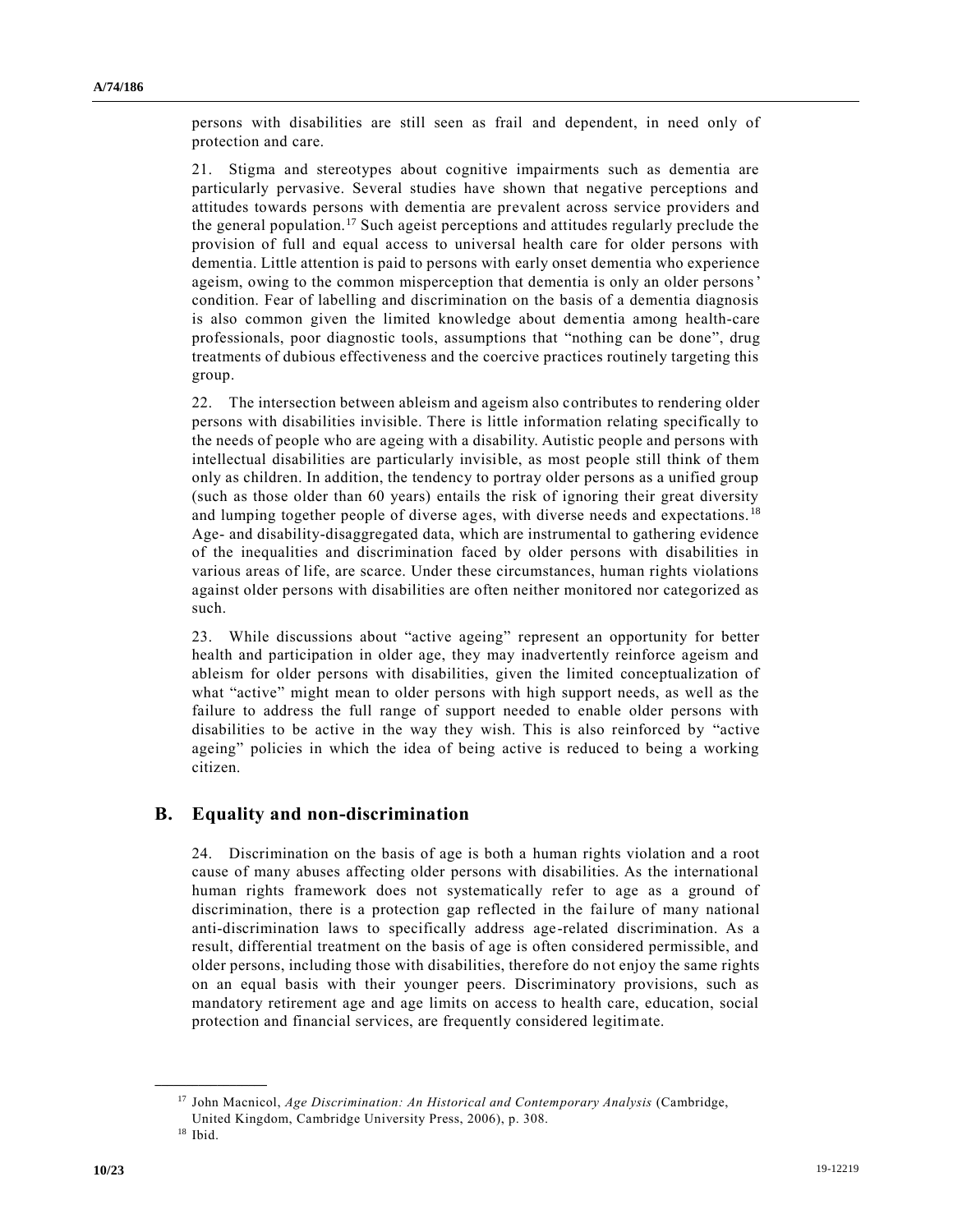25. In many countries, older persons who acquire a disability later in life are excluded from benefiting from disability programmes. For example, people over the age of 70 years are often ineligible for disability-related grants (e.g. to buy an adapted vehicle). This is problematic, as disability programmes tend to promote more social inclusion and participation than older persons' programmes, which rely heavily on the medical model. Furthermore, owing to lower expectations about the potential for maintaining or improving functioning in older age, older persons with disabilities are routinely offered fewer rehabilitation services, when, on the contrary, such services are fundamental to promoting well-being, as they maintain or slow declines in health and functioning. For example, in many countries, persons with dementia are offered no rehabilitation services, nor is the condition yet seen or managed by health-care professionals as a condition leading to disability.

26. A drawback related to the lack of a prohibition of discrimination on the basis of age is that policymakers may disregard the need to adopt positive measures in relation to the rights of older persons with disabilities. As age is in general not explicitly considered a prohibited ground of discrimination, the obligation of States to reduce the structural disadvantages associated with older age and/or to ensure positive measures to achieve de facto equality of older persons is often overlooked. <sup>19</sup> Moreover, in many countries there is no obligation to provide reasonable accommodation to this group, and those who acquire a disability may not be aware of the obligation to provide reasonable accommodation to persons with disabilities. Therefore, as long as older persons do not recognize themselves as persons with disabilities, they may not benefit from the equality measures established in the Convention on the Rights of Persons with Disabilities.

27. Older persons with disabilities are a heterogeneous group covering a wide range of impairments and identity traits, such as race, colour, sex, sexual orientation, gender identity, language, religion and national, ethnic, indigenous or social origin. The interplay of these traits produces further intersecting and multiple forms of discrimination. For example, socioeconomic disparities among older persons with disabilities may lead to the unequal access of older minority populations to home and community-based alternatives, affecting some minority groups more than others.<sup>20</sup>

28. In the context of humanitarian emergencies, older persons with disabilities may be at greater risk during conflicts or natural disasters; more likely to miss out on humanitarian aid distribution owing to physical and institutional barriers; disproportionately affected by barriers to access to health and rehabilitation services; and left out in decision-making processes about humanitarian action or issues affecting their lives.<sup>21</sup>

### **C. Autonomy and legal capacity**

**\_\_\_\_\_\_\_\_\_\_\_\_\_\_\_\_\_\_**

29. Given the intersection between disability and age, older persons with disabilities experience an increased risk of limitations on their right to autonomy and on the exercise of their legal capacity. Grounds for the denial of legal capacity are not limited to the existence or perception of an impairment but include other factors such as

<sup>&</sup>lt;sup>19</sup> Office of the United Nations High Commissioner for Human Rights, "Normative standards in international human rights law in relation to older persons", analytical outcome paper, 2012, pp. 9–11.

<sup>&</sup>lt;sup>20</sup> Zhanlian Feng and others, "Growth of racial and ethnic minorities in US nursing homes driven by demographics and possible disparities in options", *Health Affairs*, vol. 30, No. 7 (July 2011), pp. 1358–1365.

<sup>21</sup> Phillip Sheppard and Sarah Polack, *Missing Millions: How Older People with Disabilities are Excluded from Humanitarian Response* (London, HelpAge International, 2018).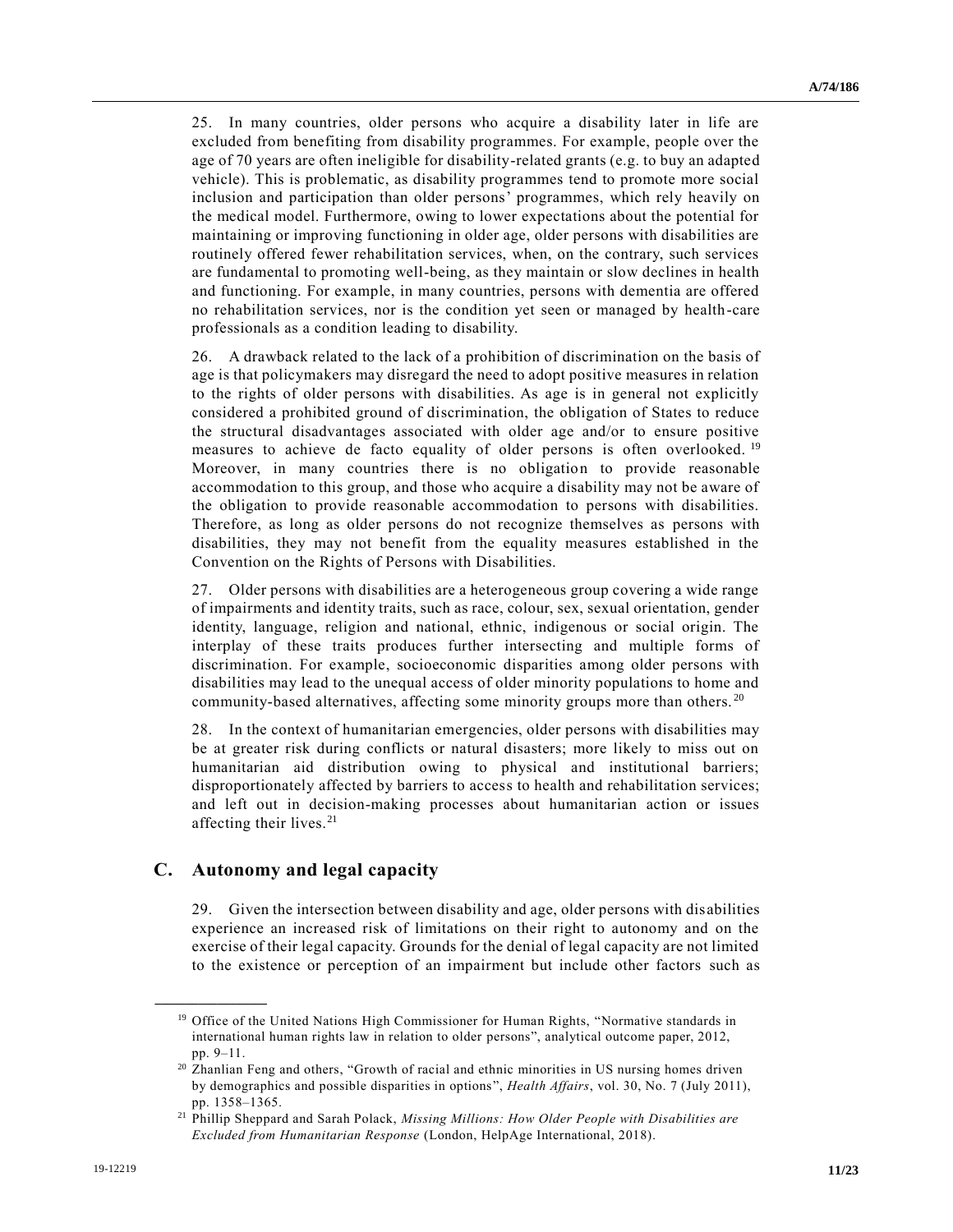negative perceptions (e.g. being perceived as "frail and senile"), loss of income and family abandonment. As a result, older persons with disabilities are more likely to be subject to guardianship, institutionalization, home confinement and involuntary treatment than those without disabilities. Persons with dementia in particular have been assumed to possess weak or even no agency. The diagnosis of Alzheimer's disease or dementia alone is often the justification for the denial of the exercise of rights such as the right to marry or to make a will. Persons with psychosocial disabilities continue to be exposed to forced treatment as they age, with increased vulnerability to guardianship and permanent institutionalization and with less access to alternative mental health services or to social support under the independent living model.

30. Even when there is no substitute decision-making regime in place, in practice many older persons with disabilities are de facto deprived of their legal capacity. For example, they are often restricted from making autonomous decisions without the consent of their family members, or their informed consent is not sought for medical treatment and social care, including palliative care and end-of-life decisions. The will and preferences of older persons with disabilities regarding daily living arrangements, such as what to eat, what to wear, what time to go to bed or even whether and when to use the bathroom, are sometimes completely disregarded. Older women with disabilities face particular challenges in relation to their legal capacity. They may not have the right to inherit and administer marital property upon the death of their spouse, or their legal capacity is deferred by law or de facto to lawyers or family members without their consent.<sup>22</sup>

31. The principle of universal legal capacity is set out in article 12 of the Convention of the Rights of Persons with Disabilities, which protects equality before the law for all persons with a perceived or actual disability, regardless of age. Having high support needs cannot justify the denial of autonomy and legal capacity. Loss of autonomy is not a natural process, but a social process that results from the failure of society to respect and support the will and preferences of all people. Older persons with disabilities have the right to maintain their legal capacity and to have access to supported decision-making, and their agency needs to be recognized and facilitated. Furthermore, all health and social care services should be based on the free and informed consent of the individual concerned, and all laws that allow involuntary treatment or placement in residential care upon the authorization of third parties, such as family members, or on the basis of an actual or perceived mental health condition or other impairment, should be repealed (see [A/HRC/37/56\)](https://undocs.org/en/A/HRC/37/56).

#### **D. Independent living and community support**

32. Older persons with disabilities are often denied the right to live independe ntly and be included in the community. While younger persons with disabilities are increasingly encouraged and provided with support to live independently, in many countries older persons with disabilities are regularly coerced to reside in long -term care facilities, including nursing homes and care homes. Many of these facilities are in fact segregated institutions, where staff exercise control over the person's daily life and make decisions about the person's care, including their placement in segregated locked wards, the administration of chemical restraints such as psychotropic drugs and the use of other physical restraints. Of particular concern is the emergence of dementia villages in developed countries, which represent a systemic form of disability-based segregation and isolation.

 $22$  Committee on the Elimination of Discrimination against Women, general recommendation No. 27, para. 27.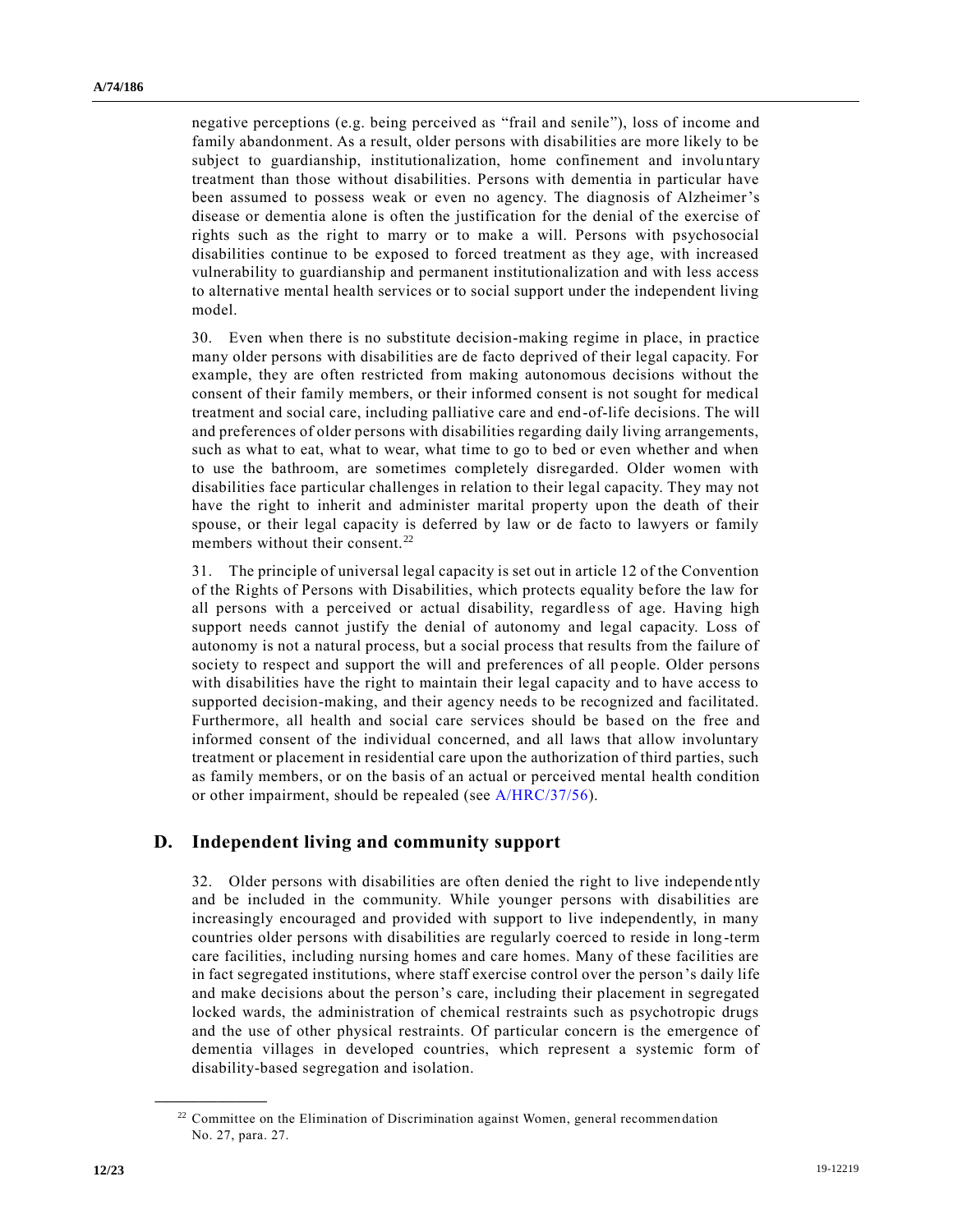33. At the root of the segregation of older persons with disabilities in institutions lies the lack of quality support services within the community. In general, older persons with disabilities have less access to community support and enjoy services of a lower quality than their younger peers with disabilities or older persons without disabilities. For example, many countries have established age limits on access to personal assistance and home support for persons with disabilities. As service models targeting both older persons and persons with disabilities are often distinct, persons who acquire an impairment later in life have fewer options to exercise autonomy and are more likely to receive rudimentary support in the community.

34. The lack of support also leads to an overreliance on informal forms of support for older persons with disabilities, primarily from their families and personal networks.<sup>23</sup> Within families, women with and without disabilities are the predominant providers of informal support for older persons with disabilities, which is routinely provided without any support or respite services, training or financial assistance. This precarious situation may result in an increased risk of older persons with disabilities being isolated and dependent on the schedules and preferences of their caregivers, which may entail their being forced to move to another city or country; the denial of autonomy over decisions about different aspects of life; enforced routines; deprivation of liberty in the home; and exposure to abuse and neglect. All these practices prevent older persons with disabilities from living independently and within the community, even if they live at home and in their own community.

35. The right of all persons with disabilities, regardless of age and impairment, to live independently and be included in the community is recognized in article 19 of the Convention of the Rights of Persons with Disabilities. This right includes the right to choose where, how and with whom to live; access to a range of community support services, including personal assistance, in-home support and residential services; and access to general community services and facilities that are inclusive of and accessible by persons with disabilities. While standards for older persons continue to extensively use the concept of "long-term care", the Convention has moved away from the notion of care to develop a paradigm of support (see [A/HRC/34/58\)](https://undocs.org/en/A/HRC/34/58). This terminological difference reflects the criticism of service models of care by the disability community for being paternalistic, reflecting the medical model and promoting the segregation, restraint and disempowerment of persons with disabilities.

### **E. Freedom from violence and abuse**

36. Older persons with disabilities face significant risks of violence, abuse and neglect. Several studies have shown that physical, cognitive and mental impairments are a strong risk factor for elder abuse. <sup>24</sup> For example, in a study, it was found that older persons with Alzheimer's disease or other forms of dementia were 4.8 times more likely to experience elder abuse than those without these conditions.<sup>25</sup> These abuses occur both in the community and in institutionalized settings, including hospitals, nursing homes and other residential settings, and include physical, psychological and sexual abuse, caregiver neglect and financial exploitation. According to the World Health Organization, 90 per cent of all abusers in community

<sup>23</sup> Titti Mattsson, "Age, vulnerability and disability", in *Ageing, Ageism and the Law: European Perspectives on the Rights of Older Persons*, Israel Doron and Nena Georgantzi, eds. (Cheltenham, Edward Elgar Publishing, 2018), pp. 37–49.

<sup>24</sup> World Health Organization, "Risk factors for elder abuse", Violence Info. Available at [http://apps.who.int/violence-info/studies/?area=elder-abuse&aspect=risk-factors&risk-factor](http://apps.who.int/violence-info/studies/?area=elder-abuse&aspect=risk-factors&risk-factor-level=Individual&risk-factor-sub-levels=Victim)[level=Individual&risk-factor-sub-levels=Victim.](http://apps.who.int/violence-info/studies/?area=elder-abuse&aspect=risk-factors&risk-factor-level=Individual&risk-factor-sub-levels=Victim)

<sup>25</sup> Xin Qi Dong, "Elder abuse: systematic review and implications for practice", *Journal of the American Geriatrics Society*, vol. 63, No. 6 (June 2015), pp. 1214–1238.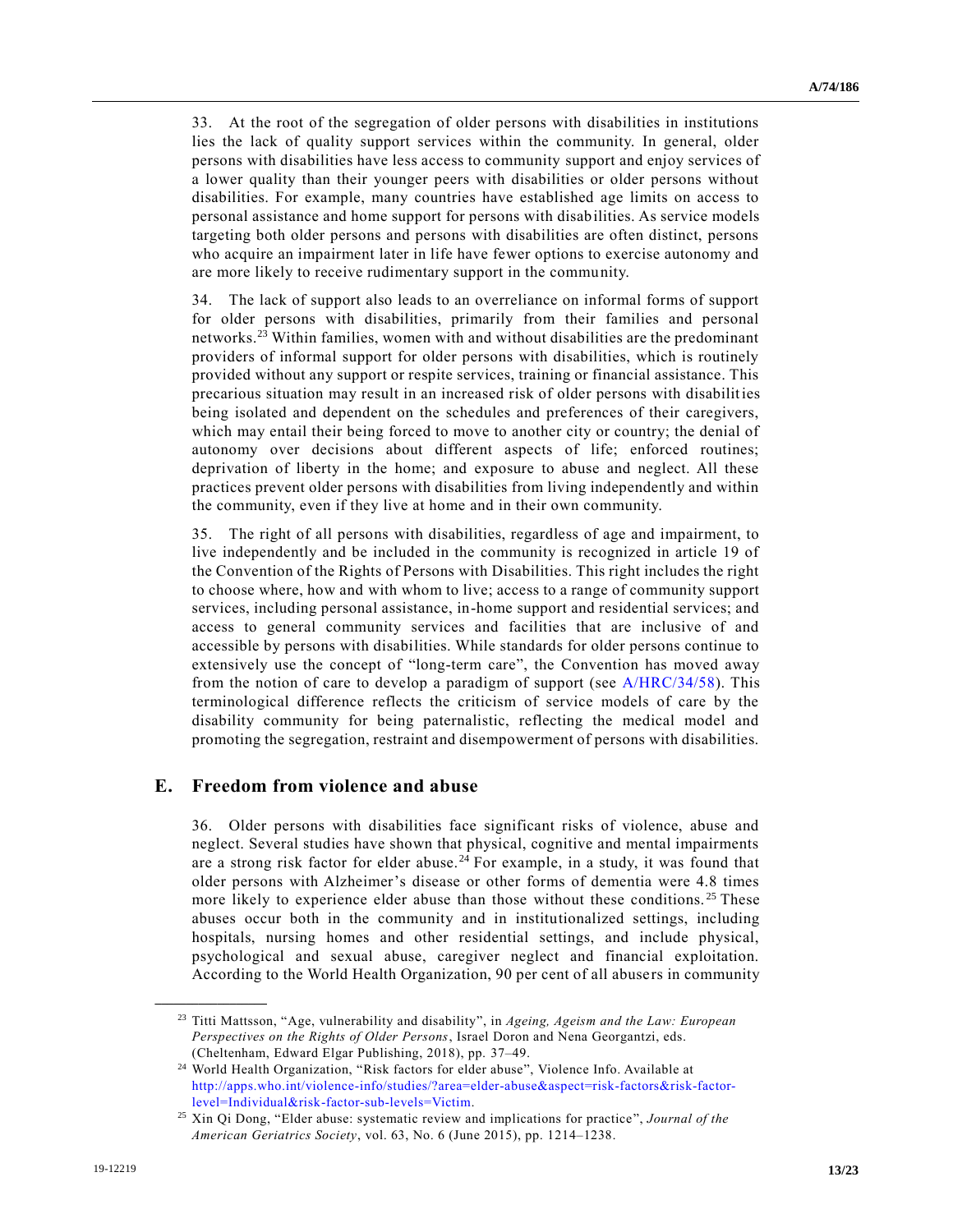settings are family members, including children, spouses and partners.<sup>26</sup> The risk of mortality from abuse and neglect seems to be higher in older adults with greater levels of cognitive impairments.<sup>27</sup>

37. In long-term care settings, in which older persons with disabilities represent a significant proportion of the residents, elder abuse is a critical issue. Numerous reports and studies have shown high rates of elder abuse in institutions, which are likely to be underestimated owing to the lack of proper detection and/or reporting.<sup>28</sup> Persons with dementia are particularly at risk owing to their high support needs and communication difficulties. They, along with persons diagnosed with mental health conditions, are often administered neuroleptics and other psychotropic drugs as a form of chemical restraint or in the guise of therapeutic "treatment" against their will.<sup>29</sup> Furthermore, residents of nursing homes and assisted living facilities are often poorly informed of existing adult protective services and remain uncertain about options when care is not optimal. Older women with disabilities who are survivors of sexual violence face particular barriers to disclosure and access to justice, resulting in their experiences remaining hidden. <sup>30</sup> When they do report abuse, older women, in particular those with cognitive disabilities, may be viewed as poor witnesses owing to memory problems.

38. Under article 16 of the Convention of the Rights of Persons with Disabilities, States parties are required to take all appropriate measures to protect persons with disabilities, both within and outside the home, from all forms of exploitation, violence and abuse, including their gender-based aspects. This includes the provision of appropriate gender- and age-sensitive support for persons with disabilities and their families and caregivers; effective monitoring of all facilities and programmes designed to serve persons with disabilities; and appropriate measures to promote the recovery, rehabilitation and social reintegration of survivors. All these standards apply to older persons with disabilities regardless of whether they live at home or in a residential setting.

#### **F. Social protection**

**\_\_\_\_\_\_\_\_\_\_\_\_\_\_\_\_\_\_**

39. Older persons with disabilities are at significant risk of living in poverty. Owing to mandatory retirement ages, many older persons with disabilities do not have the right to continue working even if they wish to do so. This is not only an arbitrary restriction on the right to work, but it may also lead to loss of income and affect the ability of older persons to lead autonomous lives. In addition, older persons with disabilities incur a range of disability-related extra costs that their peers without disabilities do not have. Some of these costs are for disability-related goods and services (e.g. mobility aids, assistive devices and personal assistance), while many

<sup>&</sup>lt;sup>26</sup> World Health Organization, "Elder abuse: the health sector role in prevention and response", 2016.

<sup>27</sup> Xin Qi Dong, Ruijia Chen and Melissa A. Simon, "Elder abuse and dementia: a review of the research and health policy", *Health Affairs*, vol. 33, No. 4 (April 2014), pp. 642–649.

<sup>28</sup> Elizabeth Bloemen and others, "Trends in reporting of abuse and neglect to long term care ombudsmen: data from the national ombudsman reporting system from 2006 to 2013", *Geriatric Nursing*, vol. 36, No. 4 (July–August 2015), pp. 281–283; and Britt-Inger Saveman and others, "Elder abuse in residential settings in Sweden", *Journal of Elder Abuse & Neglect*, vol. 10, Nos. 1–2 (1999), pp. 43–60.

<sup>29</sup> Human Rights Watch, *"They Want Docile": How Nursing Homes in the United States Overmedicate People with Dementia* (United States, Human Rights Watch, 2018).

<sup>&</sup>lt;sup>30</sup> Bianca Fileborn, "Sexual assault and justice for older women: a critical review of the literature", *Trauma, Violence, & Abuse*, vol. 18, No. 5 (December 2017), pp. 496–507.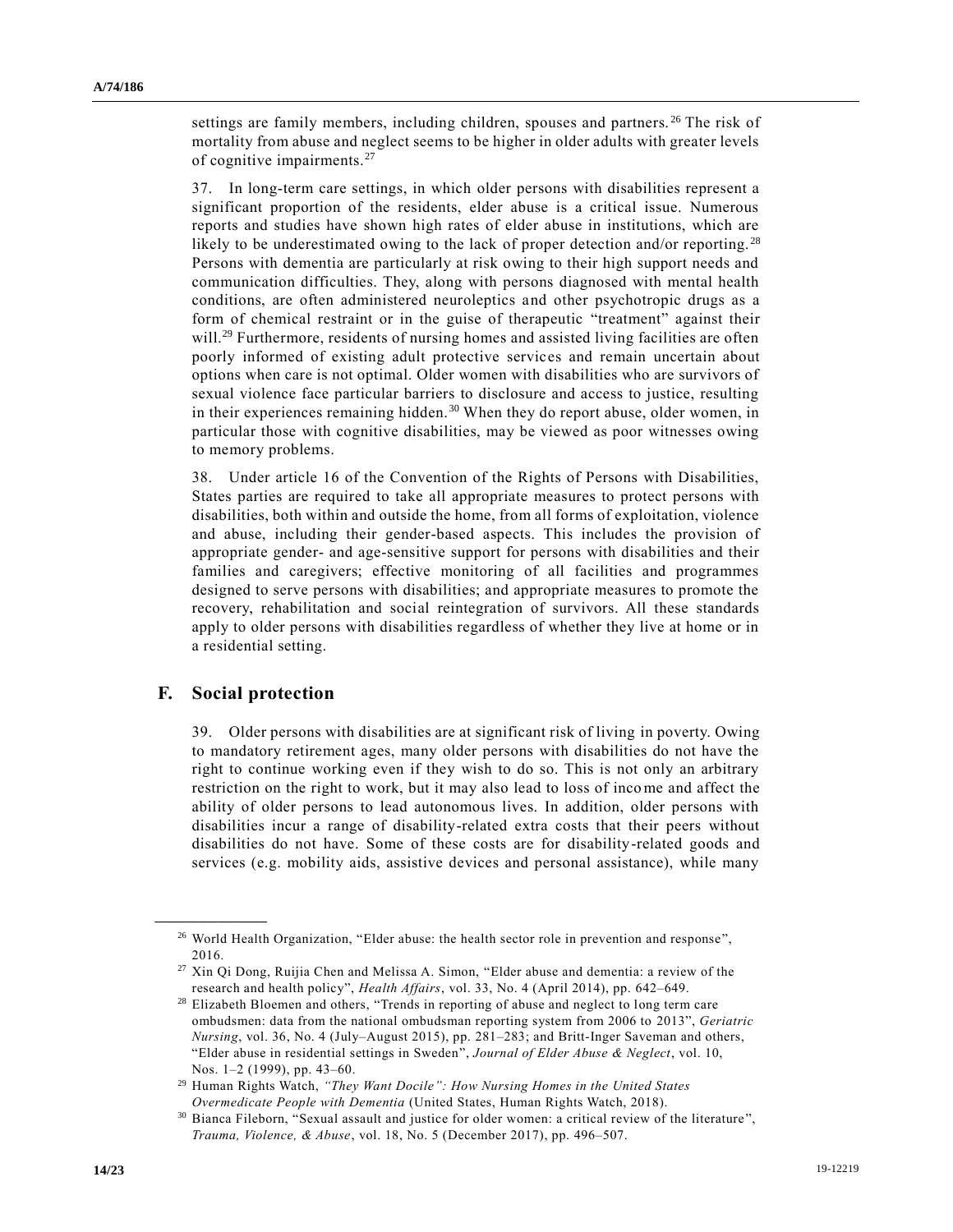others are the result of the lack of accessibility (e.g. transportation) or discrimination (e.g. medical insurance).

40. Older persons with disabilities are often excluded from receiving disability services or benefits, including disability pensions and mobility allowances, on the assumption that retirement pensions represent an income replacement for those who can no longer work owing to disability. However, persons with disabilities have considerably fewer opportunities to contribute to contributory schemes than persons without disabilities, owing to their higher unemployment rates, economic inactivity and informal employment. Therefore, those ageing with a disability have fewer chances of receiving a pension. Moreover, there are considerable discrepancies in terms of access to pensions, with more than 95 per cent of people above retirement age receiving a pension in high-income regions, compared with only 26 per cent in Central and Southern Asia and 23 per cent in sub-Saharan Africa.<sup>31</sup>

41. While many countries have implemented non-contributory pensions to guarantee at least basic income security in old age, they are frequently of a lower amount than contributory pensions. Older persons with disabilities are therefore less likely to have adequate resources to pay for their disability-related needs. Persons with disabilities who experience an early onset of conditions associated with ageing, such as persons with Down syndrome, may be in need of early retirement. However, in many countries, they may not qualify for early retirement or the resulting pension will be significantly lower than the average. Older women with disabilities face additional difficulties in obtaining access to appropriate social protection, as on average they are less likely to work and have a higher life expectancy than men.

42. Older persons with disabilities often experience discrimination in the enjoyment of services and benefits. For example, because they are seen as incapable or unwilling to adopt and adapt to new technologies, they may not be offered equal access to assistive technologies. In addition, because ill health is seen as a symptom of older age instead of as a medical condition that merits treatment, older persons with disabilities are regularly excluded from medical interventions, including preventive screening, surgical treatment and organ transplantation. Similarly, they are less likely to benefit from initiatives aiming to harness their potential, such as training. Furthermore, where disability certification is a prerequisite for access to benefits or services, older persons with disabilities are often excluded, as their functional limitations are considered to be a natural aspect of ageing. This may result in the Convention on the Rights of Persons with Disabilities not being applied to older persons with disabilities in practice.

43. When adequately designed and implemented, social protection systems can play a significant role in ensuring income security and access to essential services, including health and support, for older persons with disabilities (see  $A/70/297$ ). According to article 28 of the Convention on the Rights of Persons with Disabilities, States parties must recognize the right to social protection of persons with disabilities without discrimination and take appropriate steps to safeguard and promote its realization. Such protection includes access to mainstream social protection programmes and services – including basic services, poverty reduction programmes, housing programmes and retirement benefits and programmes – as well as access to specific programmes and services for disability-related needs and expenses. Moreover, social protection for older persons with disabilities needs to promote active citizenship, social inclusion and community participation, rather than paternalism, dependence and segregation. The failure to offer financial support, such as disability

<sup>31</sup> *Promoting Inclusion through Social Protection: Report on the World Social Situation 2018* , p. 47.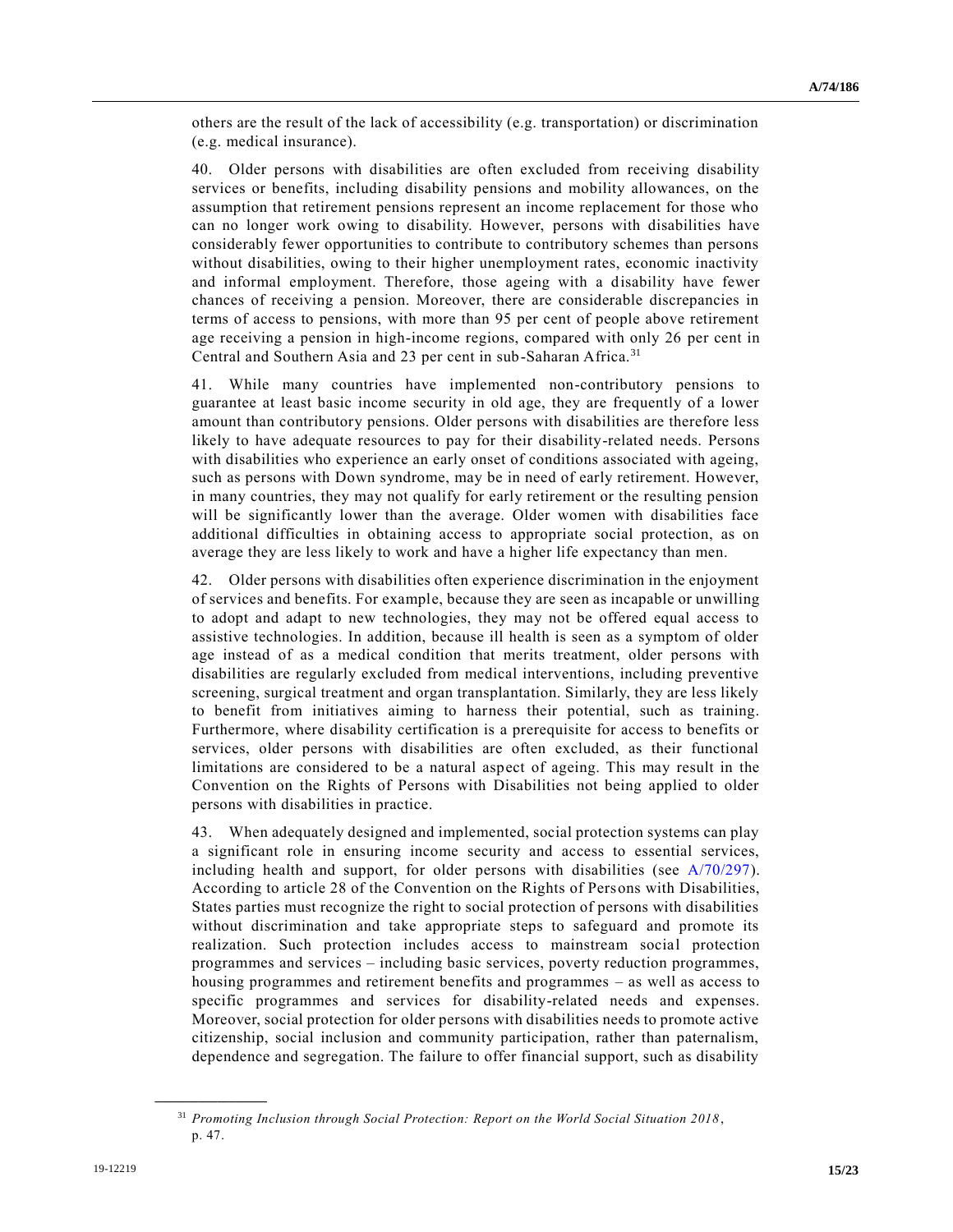benefits, to older persons with disabilities constitutes a form of discrimination on the basis of age and disability.

## **G. Palliative care**

44. Palliative care for the alleviation of pain and suffering has received little attention in the disability discourse. However, it has been a central issue in discussions on the rights of older persons. Evidence shows that people over the age of 85 years are less likely to have access to palliative care than younger individuals, with older persons with dementia being particularly at risk.<sup>32</sup> Discriminatory treatment is driven by ageist attitudes, which may lead to neglect, lack of support and services, and disregard of individual will and preferences. In addition, palliative care services are incorrectly associated with only end-of-life situations or specific conditions such as cancer, leaving older persons with chronic conditions largely uncovered.

45. The Convention on the Rights of Persons with Disabilities protects the right of older persons with disabilities to have access to palliative care on an equal basis with others. Discrimination in access to palliative care on the basis of disability is prohibited (art. 5). Moreover, States parties must provide persons with disabilities with the same range, quality and standard of free or affordable health care and programmes, including palliative health care, as provided to other persons (art. 25 (a)). Older persons with disabilities under contributory and non-contributory schemes should have access to palliative care. Owing to the interdisciplinary approach of palliative care, the obligation to provide those services can also be grounded in the right to live independently in the community (art. 19) and the right to have access to rehabilitation (art. 26). In this regard, palliative care must adhere to the principle of respect for an individual's will and preferences.

# **V. Fulfilling the rights of older persons with disabilities**

46. States can implement a number of measures to improve the rights of older persons with disabilities, including reviewing their legal and policy frameworks; taking concrete measures in the areas of support, accessibility, non-discrimination, access to justice and participation; and mobilizing resources for their implementation.

## **A. Legal and policy frameworks**

47. States must establish legal and policy frameworks that ensure and promote the full realization of all human rights for all older persons with disabilities. For that purpose, States must adopt a human rights-based approach in all legislation and policies and move away from medical and charity approaches to disability and ageing. In addition, States have an obligation to immediately repeal all legislation that allows the denial of legal capacity, deprivation of liberty, institutionalization and involuntary treatment of older persons with disabilities on the basis of disability and/or age.

48. States must mainstream the rights of older persons with disabilities into all their policies and programmes for both older persons and persons with disabilities. For example, the situation of older persons with disabilities is addressed in the national action plans on disability of Germany and Slovenia. National strategies and action

<sup>&</sup>lt;sup>32</sup> Lara Pivodic and others, "Palliative care service use in four European countries: a cross-national retrospective study via representative networks of general practitioners", *PLOS ONE*, vol. 8, No. 12 (December 2013).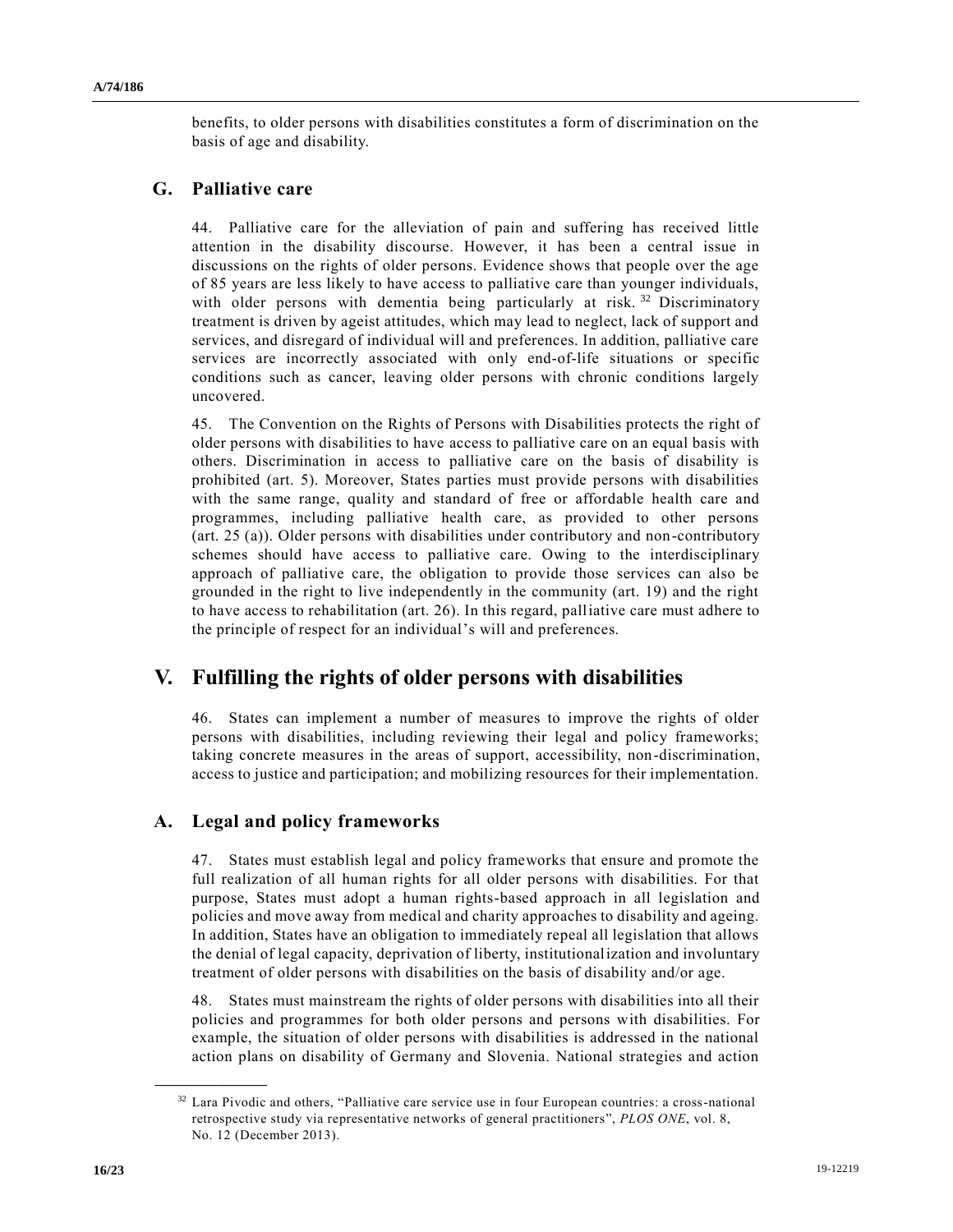plans on ageing and disability must complement each other and ensure that older persons with disabilities, regardless of their age or impairment, do not fall between the cracks. Older persons with psychosocial disabilities must be fully included in these policies and must not be left behind or addressed solely through mental health strategies that lack a rights-based approach to disability and may violate their human rights.

49. States must collect comparable disability- and age-disaggregated data to identify and address the barriers faced by older persons with disabilities in exercising their rights across various spheres of life. Disaggregated data is indispensable to assessing whether older persons with disabilities are being left behind in the implementation of the 2030 Agenda.

## **B. Non-discrimination**

50. States must prohibit all discrimination on the grounds of disability and age. <sup>33</sup> Any distinction, exclusion or restriction on the basis of disability or age, or relating to the intersection between the two grounds, that has the purpose or effect of restricting the rights of older persons with disabilities should be eliminated. For example, provisions excluding or restricting the access of older persons with disabilities to disability or age-related services and benefits or to any social protection programme on the basis of age and/or disability should be amended to facilitate universal and equitable access. States must also take all appropriate steps to ensure that reasonable accommodation is provided to older persons with disabilities.

51. States must guarantee to older persons with disabilities equal and effective legal protection against discrimination on all grounds, including intersecting and multiple forms of discrimination.<sup>34</sup> In Spain, the Constitutional Court has established that age cannot in itself be a condition for limiting access to disability-related support, which should be provided regardless of the age of the individual. <sup>35</sup> In addition, States must consider adopting specific measures to accelerate or achieve de facto equality of older persons with disabilities in order to increase their participation in different areas, such as education, employment, cultural life and political participation. In Colombia, the social entrepreneurship programme offers alternative income generation opportunities for persons with disabilities, including older persons with disabilities, who are part of the informal economy and work in the public space.

## **C. Community-based support**

52. States must ensure the effective access of older persons with disabilities to a wide range of community-based support services and arrangements, including personal assistance; support for decision-making; assisted living arrangements; mobility aids; assistive devices and technologies; palliative care; and community services. These support services must be available, accessible, affordable, acceptable and adaptable to all persons with disabilities regardless of age and impairment. When designing and implementing support services, States must ensure coherence and coordination across programmes, actors and levels of government responsible for the provision of support for both persons with disabilities and older persons. States must

<sup>&</sup>lt;sup>33</sup> Committee on the Rights of Persons with Disabilities, general comment No. 6 (2018) on equality and non-discrimination, para. 17.

<sup>34</sup> Ibid.

<sup>35</sup> Constitutional Court of Spain, Second Chamber, *A.R.S. v. the Community of Madrid*, Amparo Case No. 2699-2016, Judgment No. 3/2018, 22 January 2018, published in document BOE-A-2018-2459, 21 February 2018.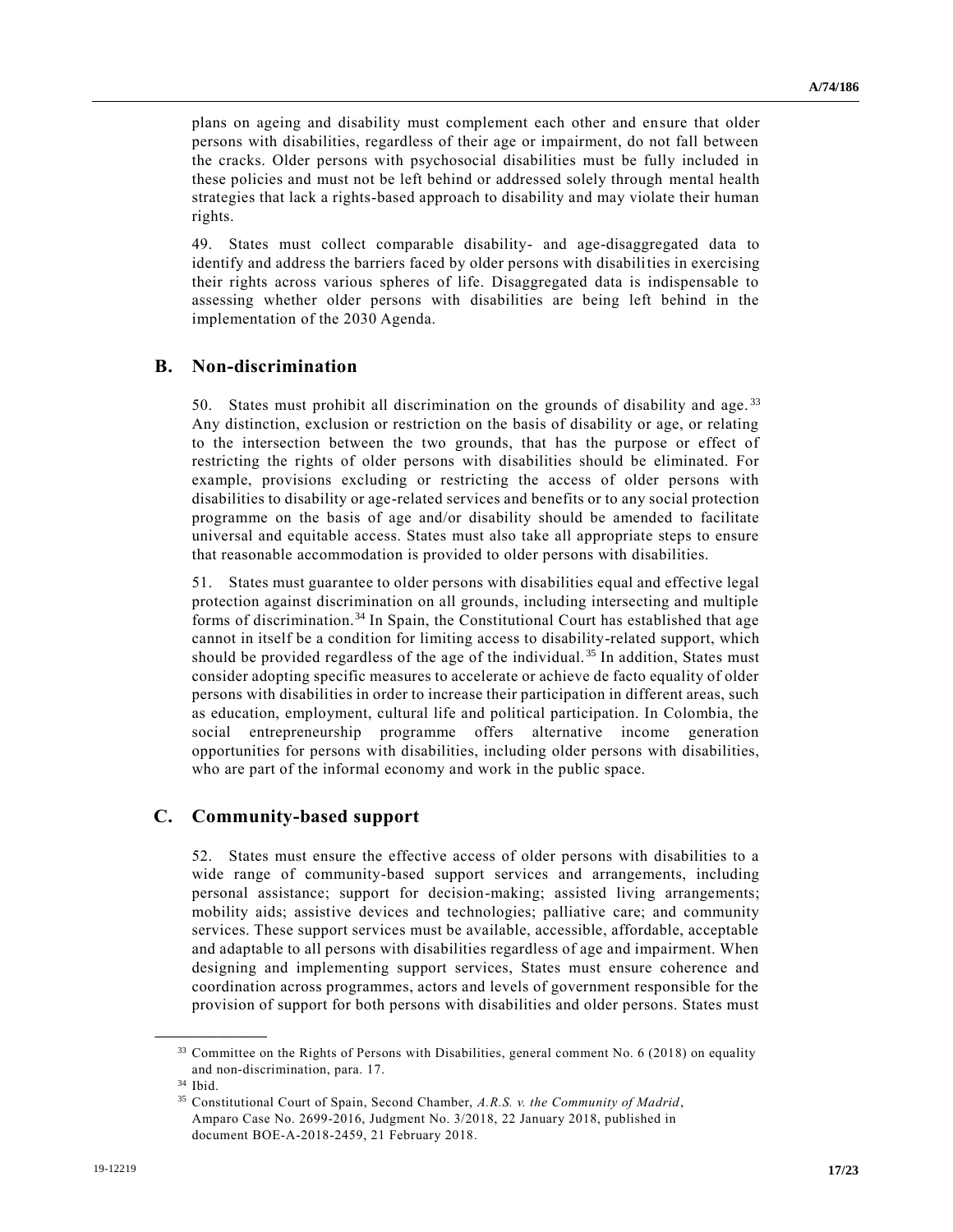also guarantee the continuity of benefits and services when a person moves from one system to another.

53. Community-based support must enable choice and control by older persons with disabilities. Accordingly, all support services must be provided on a voluntary basis and respect the rights and dignity of older persons with disabilities. States must also guarantee to older persons with disabilities the opportunity to plan and direct their own support, including through advance planning and personalized approaches. In Chile, the domiciliary care programme provides support services for the realization of activities of daily living to older persons with disabilities who are socioeconomically vulnerable and do not have family support. In addition, support services must be culturally appropriate; sensitive to gender, impairment and age requirements; and designed to respect the privacy of those concerned. In Uruguay, older persons with disabilities can benefit from tele-assistance services, allowing them to activate a connection with a 24-hour care centre and to contact a family member, friend or neighbour in the event of need at home.

54. No older person with disabilities should be institutionalized for the purpose of care. States need to transform their institutional forms of care for older persons with disabilities and to provide support and services within the community. To that end, States should implement structural reforms to, inter alia, increase the provision of in home and community support; improve accessibility within the community; provide adequate information and support services to family carers; and ensure access to disability-inclusive social protection systems. Long-term care and palliative services must respect the right of older persons with disabilities to live in the community, whether in the person's own home, the family home, shared housing or another residential living arrangement.

## **D. Accessibility**

**\_\_\_\_\_\_\_\_\_\_\_\_\_\_\_\_\_\_**

55. Accessibility is an important condition to build barrier-free, inclusive societies where older persons with disabilities can live independently and participate fully in all aspects of life. States have an obligation to ensure the accessibility of the physical environment, transportation, information and communications, including information technologies and systems, and other facilities and services open or provided to the public, be they public or private, in urban, remote and rural settings. The Committee on the Rights of Persons with Disabilities provided useful guidance on implementing accessibility obligations in its general comment No. 2 (2014) on accessibility.

56. Improving accessibility for older persons with disabilities is not only a human rights imperative but also a sine qua non for sustainable development. For example, improving their access to transportation will enable them to increase their mobility, thus facilitating their independence, reducing social isolation and increasing their physical activity.<sup>36</sup> Similarly, improved housing accessibility can help older persons with disabilities to maintain independence in activities of daily living, reducing the need for home services.<sup>37</sup> Visual and hearing losses are particularly common among older persons; promoting assistive technologies, such as audio induction loop systems and audio description, is therefore important.

57. Universal design strategies should be prioritized to integrate accessible features into the overall design of buildings, services or products, in particular as many older

<sup>36</sup> Roger Mackett, "Improving accessibility for older people – investing in a valuable asset", *Journal of Transport & Health*, vol. 2, No. 1 (March 2015), pp. 5–13.

<sup>37</sup> Björn Slaug and others, "Improved housing accessibility for older people in Sweden and Germany: short-term costs and long-term gains", *International Journal of Environmental Research and Public Health*, vol. 14, No. 9 (September 2017).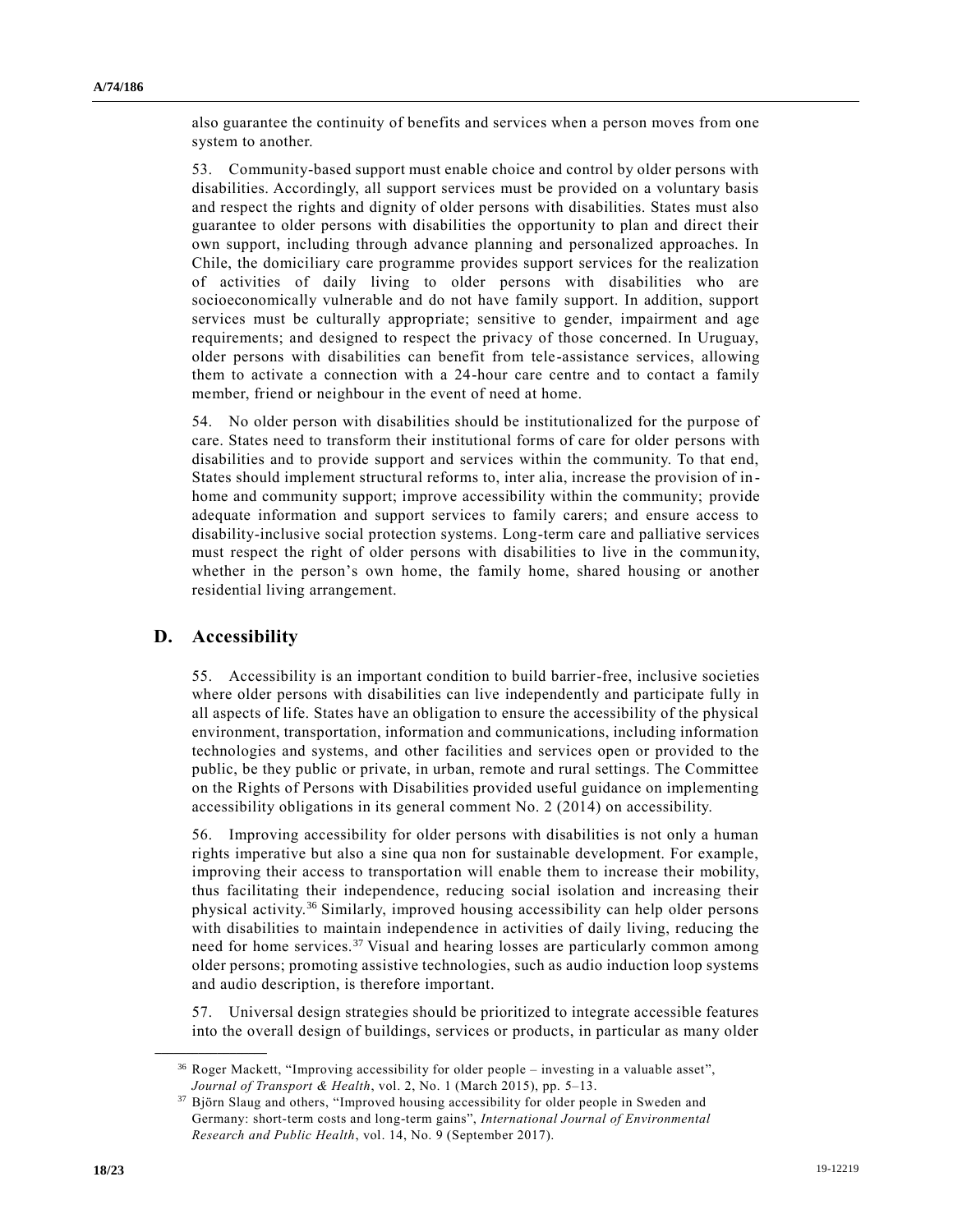persons with disabilities who may be unwilling to be categorized as "old" or "disabled" will be unlikely to make use of them otherwise. Simple things such as having better signage, lighting and flooring, accessible toilets and changing rooms, and sitting areas, can contribute to the autonomy and independent living of older persons with disabilities, notably those with dementia. <sup>38</sup> The shift to e-governance and service delivery exclusively or predominantly through information technology services can cause significant difficulties for older persons with disabilities who may need accessibility features but do not have the necessary information technology skills or equipment, nor opportunities to acquire them (see [A/HRC/41/39/Add.1,](https://undocs.org/en/A/HRC/41/39/Add.1) paras. 59–66).

### **E. Access to justice**

58. States must ensure effective access to justice for older persons with disabilities. Access to effective remedies is critical to combating all forms of exploitation, violence or abuse against older persons with disabilities in the public and private spheres. States must eliminate all restrictions preventing older persons with disabilities from obtaining access to justice, including denial of legal standing and accessibility barriers. States are required to provide age- and gender-appropriate procedural accommodations to facilitate the effective participation of older persons with disabilities in all legal proceedings.

59. In addition, States must take all appropriate legislative, administrative, social, educational and other measures to protect older persons with disabilities from all forms of exploitation, violence and abuse, including their gender-based aspects. States have an obligation to prevent and investigate all acts of violence and abuse and to prosecute and, when convicted, punish the perpetrators, as well as to protect the rights and interests of the victims and survivors. All protection services must be age -, gender- and disability-sensitive.

60. National preventive mechanisms, national human rights institutions and independent mechanisms for the promotion, protection and monitoring of the implementation of the Convention on the Rights of Persons with Disabilities should be expressly mandated to carry out regular monitoring of residential facilities, to initiate inquiries and investigations into exploitation, violence or abuse against older persons with disabilities and to assist them in obtaining access to legal remedies. National human rights institutions should also have a clear mandate to protect the rights of older persons and persons with disabilities more generally, including to protect them from multiple and intersecting forms of discrimination.

## **F. Participation**

**\_\_\_\_\_\_\_\_\_\_\_\_\_\_\_\_\_\_**

61. States must promote the participation of older persons with disabilities and their representative organizations in all decision-making processes related to the implementation of their rights. Owing to the intersection between older age and disability, older persons with disabilities have fewer opportunities to establish or join organizations that can represent their demands as older persons and persons with disabilities. States must take steps to eliminate the barriers that prevent their participation in public decision-making and ensure that all participatory and consultative mechanisms take into account both disability- and age-related factors and their intersection.

<sup>38</sup> Althea Gordon and others, *Guidelines for the Development of Dementia-Friendly Communities* (Alzheimer's Australia WA, 2016).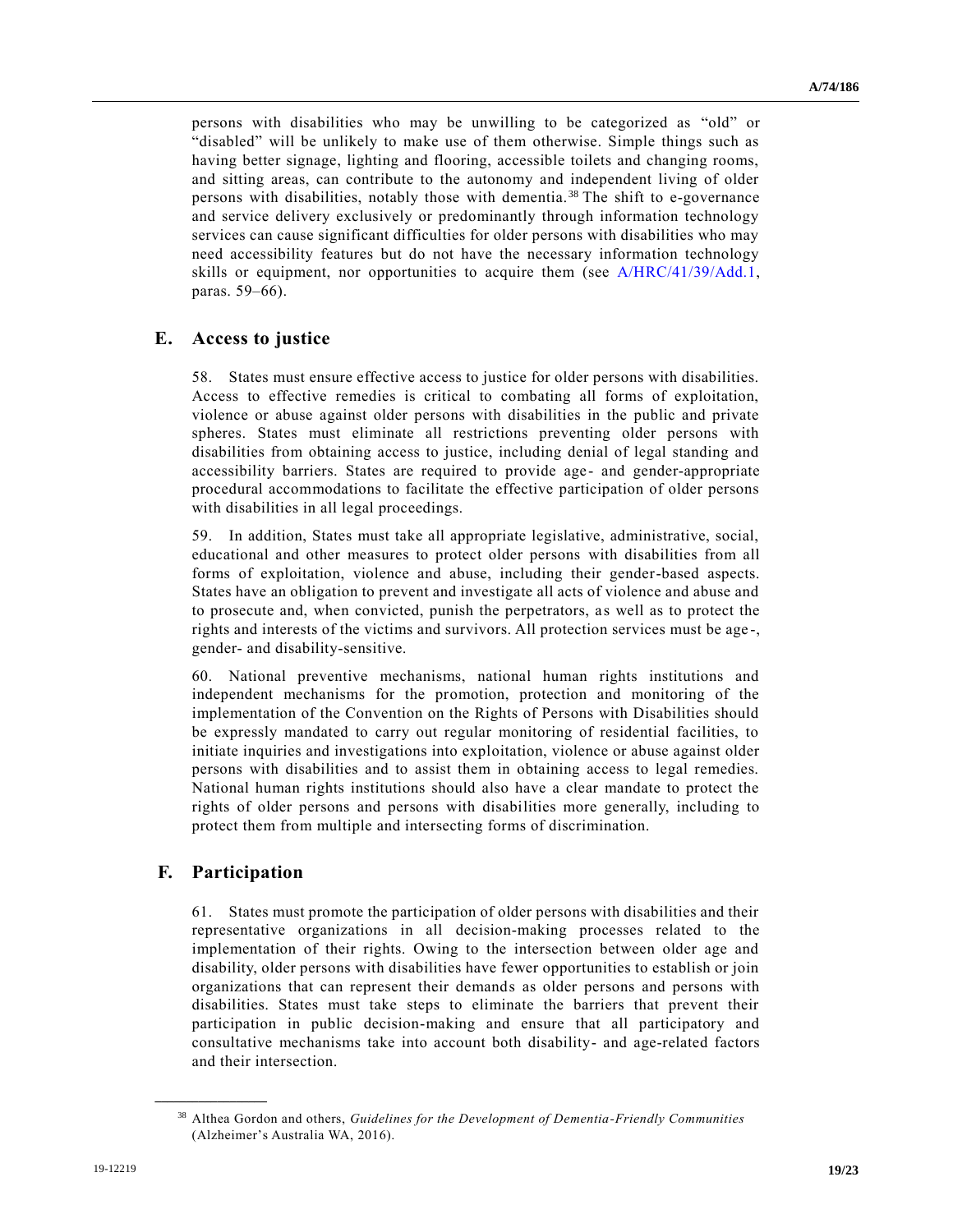62. States should reach out directly to older persons with disabilities when they may be inadequately represented by existing representative organizations in a given country and support their capacities to self-organize and actively participate in decision-making processes. States should also establish outreach and flexible mechanisms to enable the effective participation of groups of older persons with disabilities historically discriminated against or disadvantaged, such as persons with intellectual disabilities, persons with psychosocial disabilities, persons with dementia, deafblind persons, indigenous people and lesbian, gay, bisexual, transgender and intersex persons.

## **G. Capacity-building and awareness-raising**

63. States must adopt immediate, effective and appropriate measures to raise awareness throughout society of older persons with disabilities from a rights-based perspective. Older persons with disabilities should not be seen as "ill" or as "patients", but as rights-holders in the same way as other members of society. States should take measures to promote positive perceptions and greater social awareness of older persons with disabilities and to combat stigma, stereotypes and harmful practices against them, including harmful medical and legal practices. In Germany, the "New Images of Ageing" programme seeks to raise awareness through a travelling exhibition entitled "What's old anyway?" and other materials showing how older persons with disabilities are perceived in society.

64. States must also foster respect for the rights and dignity of older persons with disabilities through awareness-raising among and the training of professionals and staff working with them. Family members and informal caregivers should be trained to improve the provision of assistance to older persons with disabilities from a rightsbased perspective. Training should address the multiple and intersecting forms of discrimination that affect older persons with disabilities. The Ministry of Health of Croatia is providing training for formal and informal caregivers of persons who experience Alzheimer's and other forms of dementia.

### **H. Resource mobilization**

65. States have an obligation to take immediate steps, making full use of their available resources, including those made available through international cooperation, to guarantee the rights of older persons with disabilities, including social protection and access to rights-based support. In many countries, services and programmes for both older persons and persons with disabilities, including home support services, are significantly underfunded. Consequently, many older persons with disabilities have no access at all to those services or, at most, depend on family members and informal caregivers. In this regard, States should formulate strategies and plans that include realistic, achievable and measurable indicators and time -bound targets, and are designed to assess advancements in the progressive realization of the economic, social and cultural rights of older persons with disabilities. Government planning and budgeting must incorporate the specific services needed by older persons with disabilities, as well as the particular needs of older persons with disabilities, across all budget lines. Participatory budgeting processes and earmarked funds can help to expand the allocation of public funds for older persons with disabilities.

66. The elimination of discrimination in the exercise of the right to social protection and access to rights-based support is an obligation of immediate effect. States cannot discriminate against older persons with disabilities just because of the unaffordability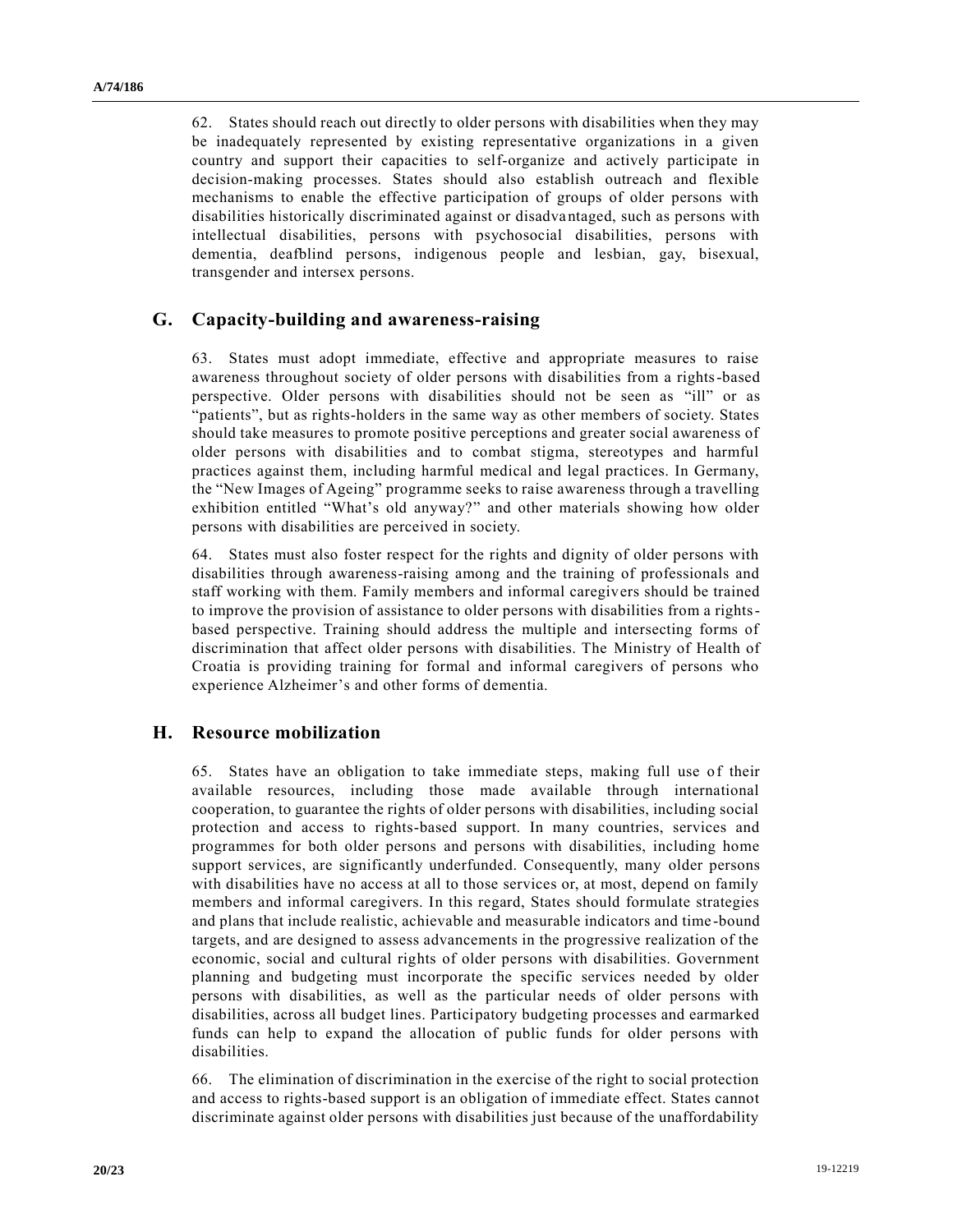of extending a measure to all persons with disabilities. Similarly, securing access to social protection and ensuring a minimum essential level of benefits and services for all older persons with disabilities and their families, including essential community based support, assistive devices and technologies, constitute the core of nationally defined social protection floors, which are crucial to securing an adequate standard of living for older persons with disabilities that includes basic subsistence, essential primary health care, basic shelter and housing. States must meet these core obligations even if their resources are scarce. In India, the Ministry of Social Justice and Empowerment has introduced a scheme for providing assistive devices to older persons who experience vision, hearing and mobility impairments. Furthermore, States should not adopt retrogressive measures that affect the rights of older persons with disabilities and must refrain from funding practices contrary to the human rightsbased approach to disability (e.g. institutionalization or coercive health interventions).

### **I. International cooperation**

67. International, South-South and triangular cooperation can play a crucial role in the implementation of the rights of older persons with disabilities. Donor countries and international organizations need to ensure that all international development efforts in the context of the 2030 Agenda are inclusive of and accessible by older persons with disabilities. International cooperation in the areas of ageing and disability must also be consistent with the rights-based approach to disability and provided in a sustainable and culturally appropriate manner. International organizations, non-profit organizations, charities and other organizations operating in national contexts should refrain from implementing projects that are not sustainable or that violate the rights of persons with disabilities, such as the creation of institutions for older persons with disabilities.

68. In the framework of the recently adopted United Nations Disability Inclusion Strategy, organizations of the United Nations system, including all its programmes, funds and specialized agencies, should increase the awareness and expertise of its staff on the rights and inclusion of older persons with disabilities to be able to cooperate more effectively with States, including through technical guidance, information-sharing and capacity-building. The United Nations should ensure a human rights-based approach to older persons with disabilities for the successful mainstreaming of a disability perspective into policies and programmes related to older persons and vice versa.

## **VI. Conclusions and recommendations**

69. **Older persons with disabilities encounter significant barriers to the exercise of their rights owing to the intersection between ableism and ageism. Such barriers include stigma and stereotypes; discriminatory laws and practices; denial of autonomy and legal capacity; institutionalization and lack of community support; violence and abuse; and lack of adequate social protection. Many of these human rights violations are frequently regarded as normal and rendered invisible to Governments, deepening the circle of discrimination and exclusion of older persons with disabilities.**

70. **The Convention on the Rights of Persons with Disabilities represents an opportunity to shed light on the multiple and intersecting forms of discrimination experienced by older persons with disabilities and to take action to ensure that older persons with disabilities enjoy all their human rights on equal basis with others. The effective application of a rights-based approach at**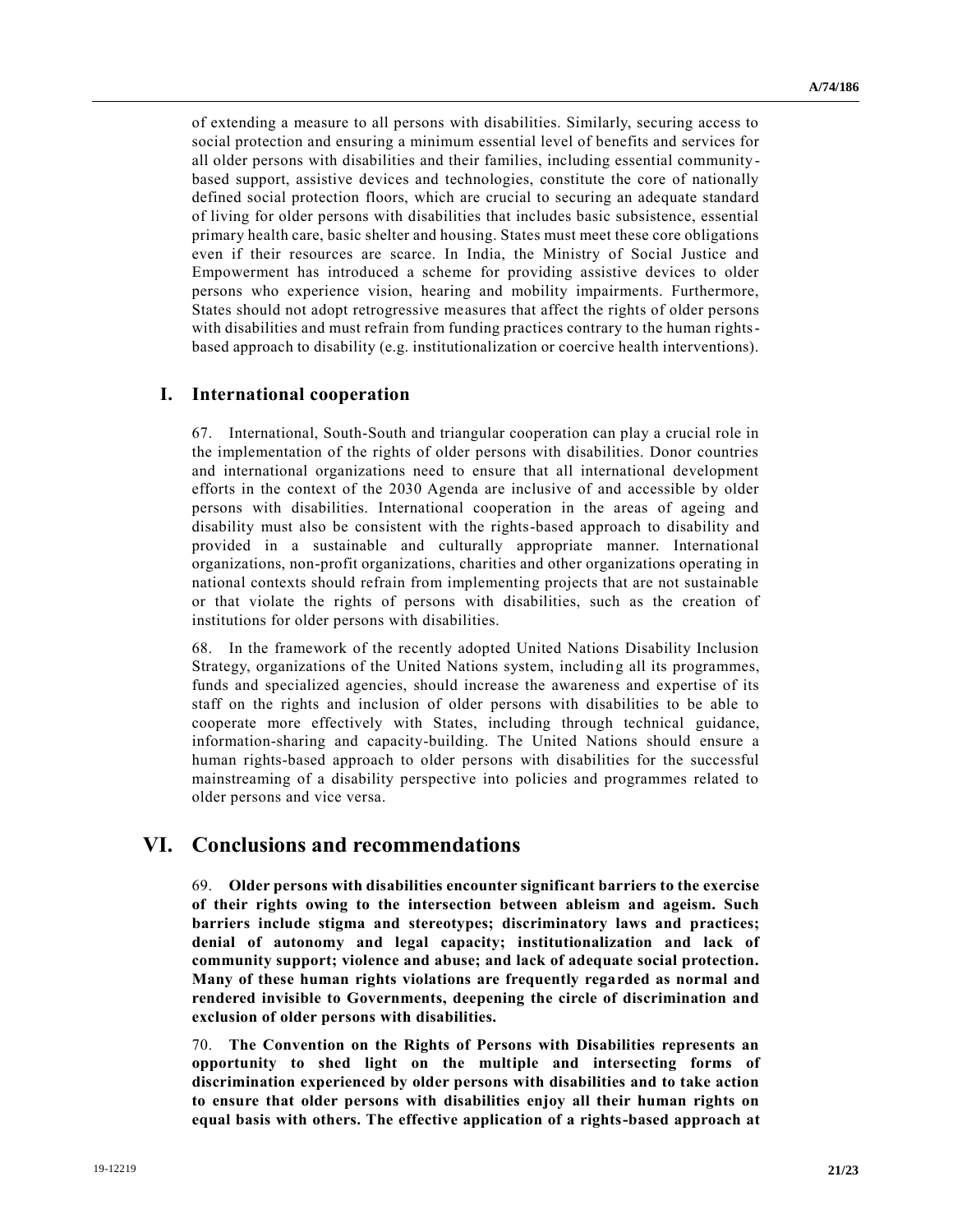**the intersection between older age and disability needs to be accompanied by a paradigm shift with respect to society's perception of ageing and older persons. While impairment might be a normal aspect of ageing that should be embraced as part of human diversity, discrimination and social exclusion are not.**

71. **States have an international obligation to promote, protect and ensure the full and equal enjoyment of all human rights and fundamental freedoms by all older persons with disabilities, including by reviewing their legal and policy frameworks; prohibiting discrimination on the basis of age and/or disability; ensuring access to rights-based community support; improving the accessibility of the physical environment, transportation and information and communications; guaranteeing access to justice; promoting participation in decision-making; fostering capacity-building and awareness-raising; and mobilizing resources for the implementation of these measures.**

72. **The Special Rapporteur makes the following recommendations to States with the aim of assisting them in realizing the rights of older persons with disabilities:**

(a) **Conduct a comprehensive review of laws with a view to abolishing or revoking all laws and regulations that directly or indirectly discriminate against older persons with disabilities;**

(b) **Prohibit by law all forms of discrimination on the grounds of disability and age, as well as on the basis of the intersection between both grounds, and guarantee to older persons with disabilities equal and effective legal protection against discrimination on all grounds;**

(c) **Mainstream the rights of older persons with disabilities into all disability and ageing-related policies and programmes in order to ensure that the concerns and needs of older persons with disabilities are adequately addressed;**

(d) **Ensure a human rights-based approach to disability and ageing in the design, implementation and evaluation of all disability- and ageing-related policies and programmes;**

(e) **Integrate a gender perspective into all disability and ageing-related policies and programmes, addressing the intersectionality of discrimination faced by older women with disabilities;**

(f) **Design comprehensive and inclusive social protection systems so that disability is mainstreamed into all programmes and interventions, and ensure access to specific programmes and services for older persons with disabilities;**

(g) **Design and implement support systems so that older persons with disabilities have access to rights- and community-based support and services that are available, accessible, adequate and affordable;**

(h) **Ensure that independent authorities effectively monitor all public and private facilities and programmes providing services to older persons with disabilities to prevent all forms of exploitation, violence and abuse;**

(i) **Guarantee access to justice and effective remedies for all older persons with disabilities, and ensure that adult protection services and programmes are inclusive of and accessible by older persons with disabilities;**

(j) **Adopt strategies to ensure the direct participation of older persons with disabilities in all processes of public decision-making that directly or indirectly concern them;**